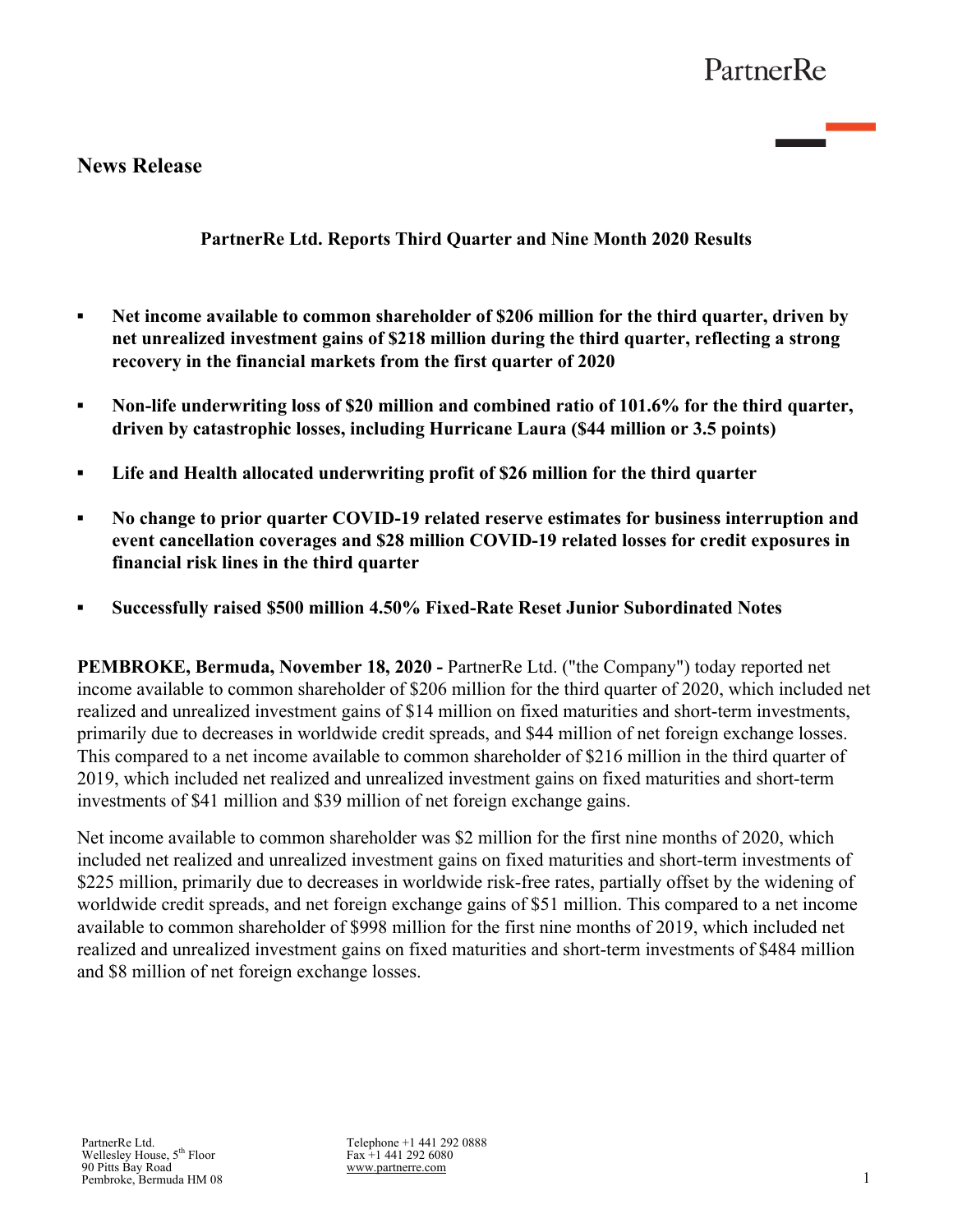# **News Release**

PartnerRe President and Chief Executive Officer Jacques Bonneau commented, "This year has brought many unprecedented challenges, with the ongoing COVID-19 crisis and significant financial market disruption. This has been compounded by exceptional levels of catastrophic events for the industry, with the most active Atlantic hurricane season on record. Despite this challenging operating environment, PartnerRe has emerged with an increased focus on providing valuable capacity and solutions to our clients and broker partners to assist them in growing their businesses. We are committed to being a strong and responsive reinsurance partner - at a time when it is needed more than ever."

Mr. Bonneau continued: "During the third quarter, we secured a  $\epsilon$ 750 million third party capital commitment for future investments in our special purpose reinsurance vehicles, and successfully raised \$500 million of debt, which will allow us to reduce our ongoing financing costs. With our strong capital, liquidity and solvency positions, I am confident that PartnerRe is well positioned to take advantage of the improving reinsurance market conditions."

The COVID-19 pandemic and the related economic downturn is ongoing, and there continues to be significant uncertainty surrounding the full extent of the impact. The Company incurred \$366 million of pre-tax losses, net of retrocession and reinstatement premiums, as a direct result of COVID-19 and the related effects of the economic downturn in the first nine months of 2020, with substantially all of the losses classified as incurred but not reported (IBNR) reserves. This is inclusive of \$28 million of COVID-19 related losses recorded during the third quarter, driven by financial risks lines as a result of the continued economic downturn. The total COVID-19 related losses for the first nine months of 2020 reflect the Company's estimates on claims incurred as of September 30, 2020 and include \$160 million, \$191 million and \$15 million of pre-tax losses, net of retrocession and reinstatement premiums, in its P&C, Specialty and Life and Health segments, respectively. These losses are attributable to business interruption and event cancellation related coverages, credit exposures in financial risks lines, and life and health business. Despite the recent market conditions, the Company's solvency position has remained strong and total capital has increased during the third quarter of 2020, primarily due to the issuance of \$500 million 4.50% Fixed-Rate Reset Junior Subordinated Notes due 2050. The Company also maintains ample liquidity, with cash and cash equivalents of \$1.8 billion at the end of the third quarter of 2020.

Highlights for the third quarter and first nine months of 2020 compared to the same periods of 2019 are included below.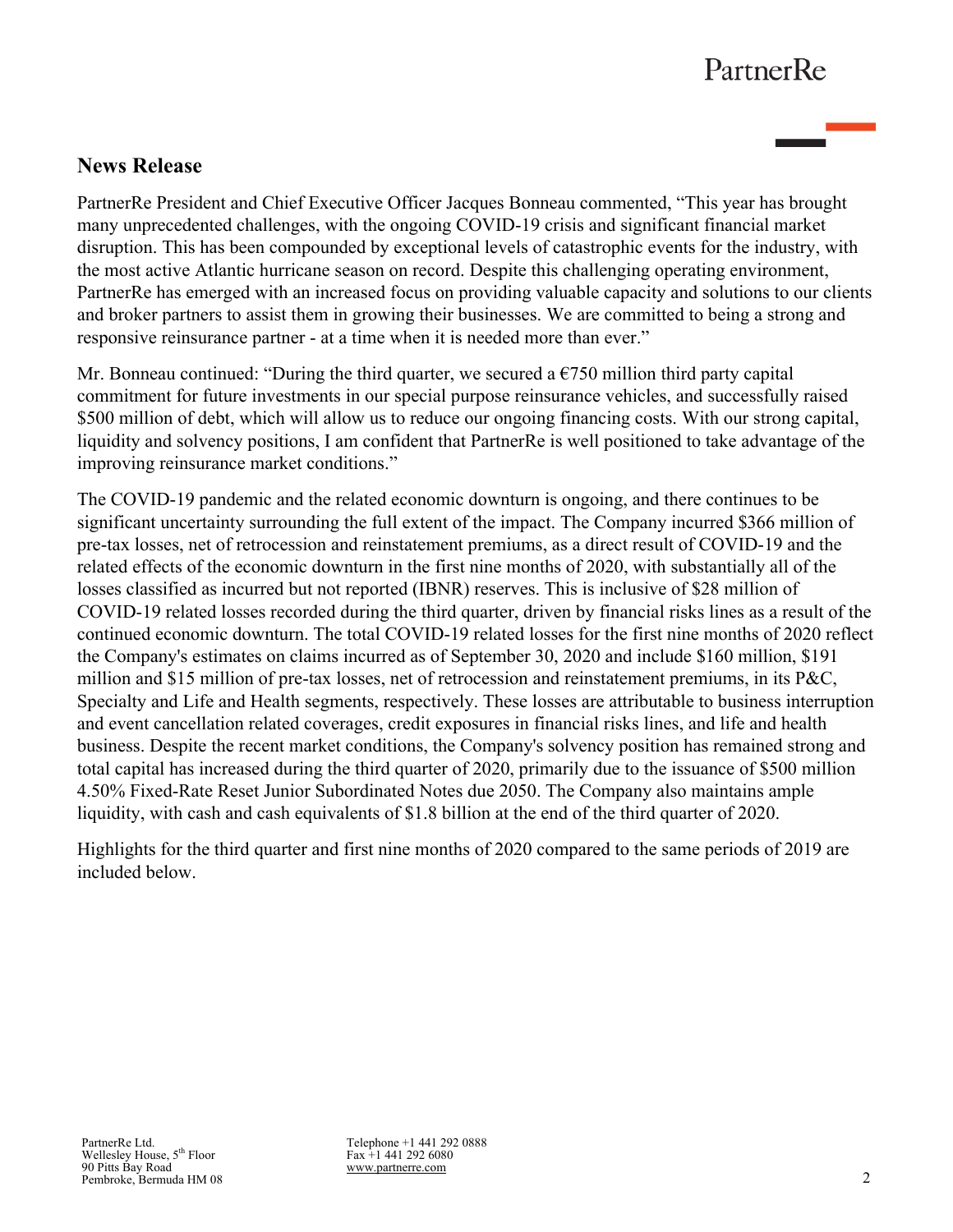# **News Release**

### **Non-Life:**

- Non-life net premiums written were down 14% for the third quarter of 2020 and 16% for the first nine months of 2020 compared to the same periods of 2019. The decrease reflects premium exposure adjustments resulting from the current economic downturn and the Company's focus on portfolio optimization throughout 2020.
- The Non-life underwriting loss was \$20 million (combined ratio of 101.6%) for the third quarter of 2020 and \$327 million (combined ratio of 109.0%) for the first nine months of 2020. The underwriting loss included COVID-19 related losses, net of retrocession and reinstatement premiums, of \$28 million (2.2 points) for the third quarter of 2020, driven by the Specialty segment, and \$351 million (9.6 points) for the first nine months of 2020 (\$160 million or 7.1 points in the P&C segment, and \$191 million or 13.7 points in the Specialty segment). Catastrophic losses, net of retrocession and reinstatement premiums, for the third quarter and first nine months of 2020 of \$44 million (3.5 points and 1.2 points, respectively) related to Hurricane Laura, which included \$37 million in the P&C segment and \$7 million in the Specialty segment. During the third quarter of 2020, an aggregation of mid-sized catastrophic and made-made losses also had a significant adverse impact on both the P&C and Specialty segments.
- The Specialty segment reported a combined ratio of 96.1% and 116.7% for the third quarter and first nine months of 2020, respectively, compared to 91.7% and 101.6% for the same periods of 2019. The combined ratio deterioration across both periods was driven primarily by COVID-19 related losses (5.6 points and 13.7 points for the third quarter and first nine months of 2020, respectively), and a higher frequency of mid-sized losses. For the first nine months of 2020, this was partially offset by a decrease in large losses, as the first nine months of 2019 included a large aviation loss of 2.9 points on the Specialty combined ratio. The Specialty segment included net favorable prior years' reserve development of 0.4 points and net adverse prior years' development of 8.7 points for the third quarter and the first nine months of 2020, respectively, compared to net adverse prior years' development of 2.8 points and 6.4 points for the same periods of 2019.
- The P&C segment reported a combined ratio of  $105.1\%$  and  $104.2\%$  for the third quarter and first nine months of 2020, respectively, compared to 99.4% and 91.4% for the same periods of 2019. This was driven by a higher level of mid-sized losses across both comparative periods, and for the first nine months of 2020, also included losses related to COVID-19 (7.1 points). Large catastrophic losses decreased, as 4.8 points and 1.6 points of losses related to Hurricane Laura for the third quarter and first nine months of 2020, respectively, compared to 11.5 points and 4.2 points from the same respective periods of 2019 related to Hurricane Dorian and Typhoon Faxai. The P&C segment included net favorable prior years' reserve development of 5.4 points and 2.1 points for the third quarter and the first nine months of 2020, respectively, compared to 1.5 points and 3.4 points of net favorable prior years' reserve development for the same periods of 2019.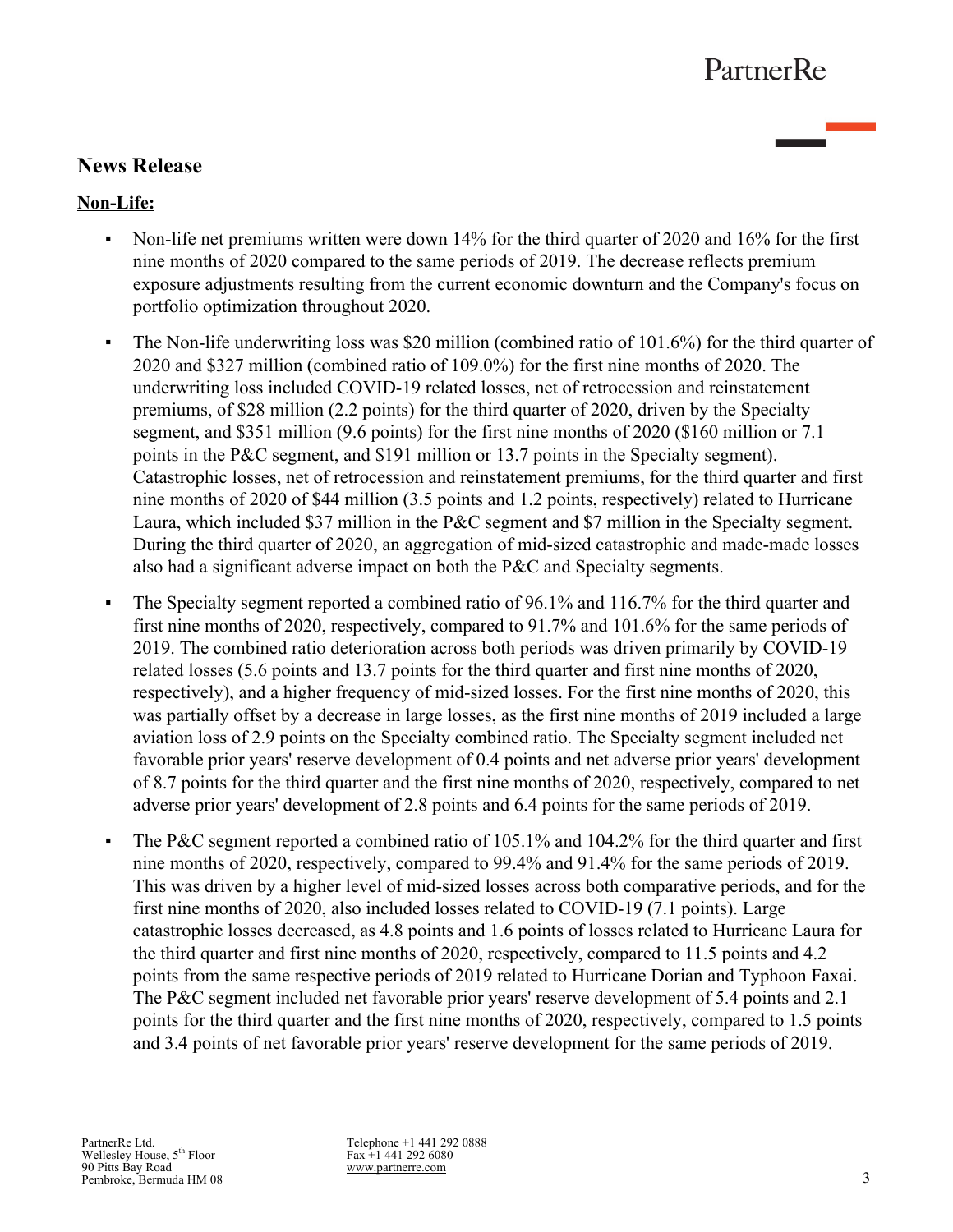# **News Release**

## **Life and Health:**

- Net premiums written were down 1% for the third quarter and flat for the first nine months of 2020, compared to the same periods of 2019.
- Allocated underwriting result was a profit of \$26 million in the third quarter of 2020, compared to \$31 million for the third quarter of 2019, as the impact of favorable experience in the Company's longevity business was offset by adverse experience in short-term life business, higher expenses, and a lower level of net investment income compared to the same period of 2019.
- Allocated underwriting result was a profit of \$49 million for the first nine months of 2020, compared to \$75 million for the first nine months of 2019, driven by COVID-19 related losses of \$15 million, adverse experience in the Company's short term life business and an unfavorable impact in the guaranteed minimum death benefits (GMDB) line of business following decreases in equity markets, partially offset by the favorable impact of certain portfolio recaptures and favorable experience in the Company's longevity business.

### **Investments:**

- Net investment return in the third quarter of 2020 was \$342 million, or 1.8%, and included net investment income of \$100 million, net realized and unrealized investment gains of \$239 million and interest in earnings of equity method investments of \$3 million. This compares to a net investment return of \$225 million, or 1.3%, for the third quarter of 2019, and included net investment income of \$109 million, net realized and unrealized investment gains of \$114 million and interest in earnings of equity method investments of \$2 million.
- Net investment return for the first nine months of 2020 was \$466 million, or 2.6%, which included net investment income of \$276 million, net realized and unrealized investment gains of \$185 million and interest in earnings of equity method investments of \$5 million. This compares to a net investment return of \$1,143 million, or 6.6%, for the first nine months of 2019, which included net investment income of \$340 million, net realized and unrealized investment gains of \$765 million and interest in earnings of equity method investments of \$38 million.
- Net investment income was down \$9 million for the third quarter of 2020 and \$64 million for the first nine months of 2020, compared to the same periods of 2019, primarily due to the sales of higher yielding bank loan investments and the impact of lower reinvestment rates, driven by significant decreases in worldwide risk-free rates in the first quarter of 2020.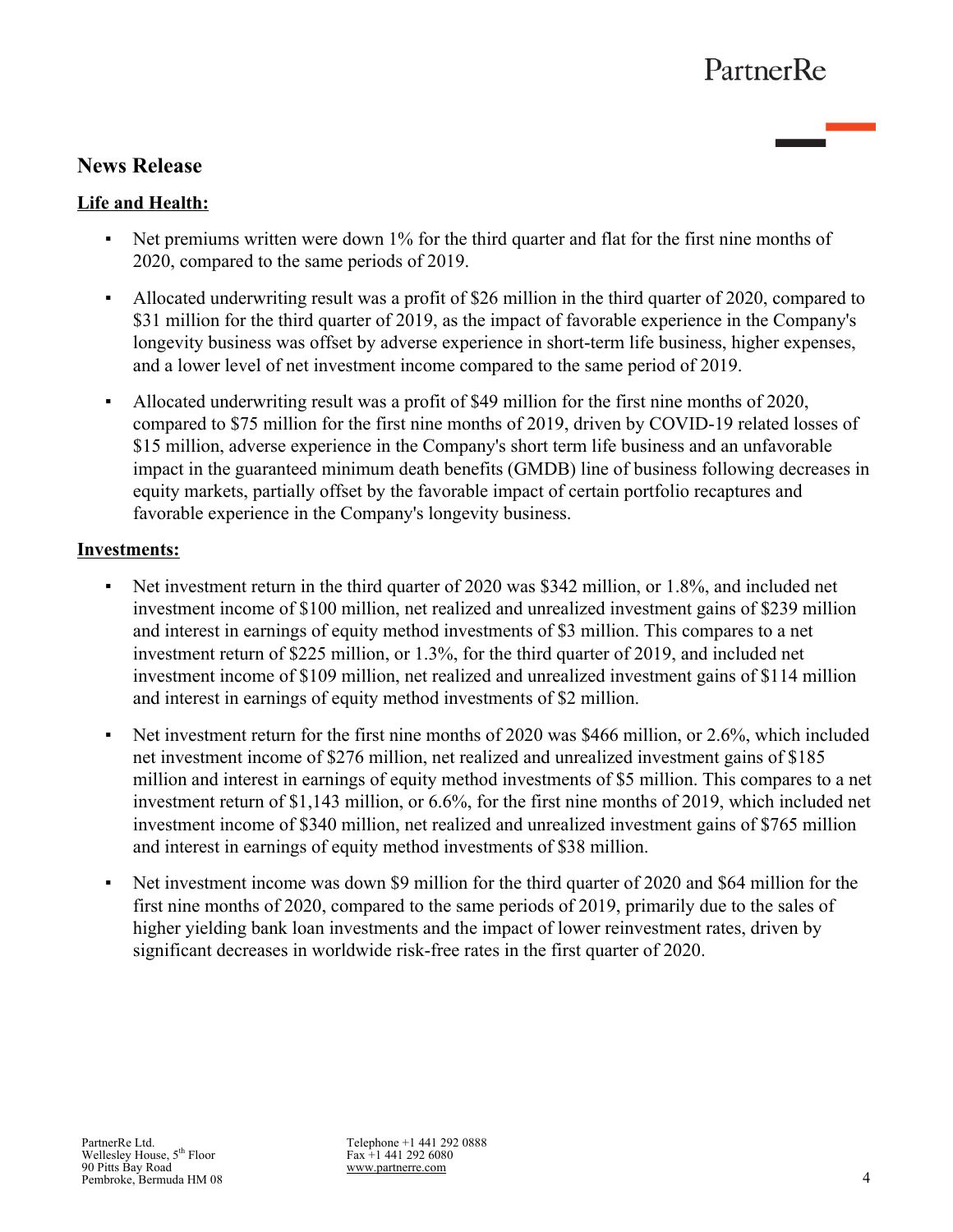# **News Release**

- Net realized and unrealized investment gains of \$239 million for the third quarter of 2020 included net realized and unrealized investment gains of \$14 million on fixed maturities and short-term investments, net realized and unrealized investment gains of \$168 million on equities, and net realized and unrealized investment gains of \$57 million on other invested assets. Gains on fixed maturities and short-term investments were driven by the narrowing of worldwide credit spreads. Gains on equities were primarily unrealized and driven by a recovery in public equity funds from increases in worldwide equity markets. Gains on other invested assets were driven by unrealized gains related to the Company's U.S. bank loans that benefited from a narrowing in non-investment grade credit spreads, as well as gains on private equities. In comparison, net realized and unrealized investment gains were \$114 million in the third quarter of 2019, which included net realized and unrealized investment gains of \$41 million on fixed maturities and short-term investments and \$73 million of net realized and unrealized investment gains on equities and other invested assets.
- Net realized and unrealized investment gains of \$185 million for the first nine months of 2020 included net realized and unrealized investment gains of \$225 million on fixed maturities and short-term investments, and \$31 million of net realized and unrealized investment gains on equities, partially offset by \$71 million of net realized and unrealized investment losses on other invested assets. Gains on fixed maturities and short-term investments were primarily unrealized and reflect the benefit of decreases in worldwide risk-free rates, partially offset by the widening of worldwide credit spreads. Gains on equities were driven by increases in certain public equity funds. Losses on other invested assets included \$36 million of net unrealized losses primarily driven by the Company's U.S. bank loans that were impacted by a widening of non-investment grade credit spreads. The Company also recognized net realized losses of \$34 million on other invested assets driven by sales within the bank loan portfolios. For the first nine months of 2019, net realized and unrealized investment gains of \$765 million included net realized and unrealized investment gains of \$484 million on fixed maturities and short-term investments and \$281 million of net realized and unrealized investment gains on equities and other invested assets.
- Interest in earnings of equity method investments of \$3 million and \$5 million in the third quarter and the first nine months of 2020, respectively, primarily reflects net mark-to-market gains on private equity funds.
- As of September 30, 2020, reinvestment rates were 1.6% compared to the Company's fixed income investment portfolio yield of 2.5% for the third quarter of 2020.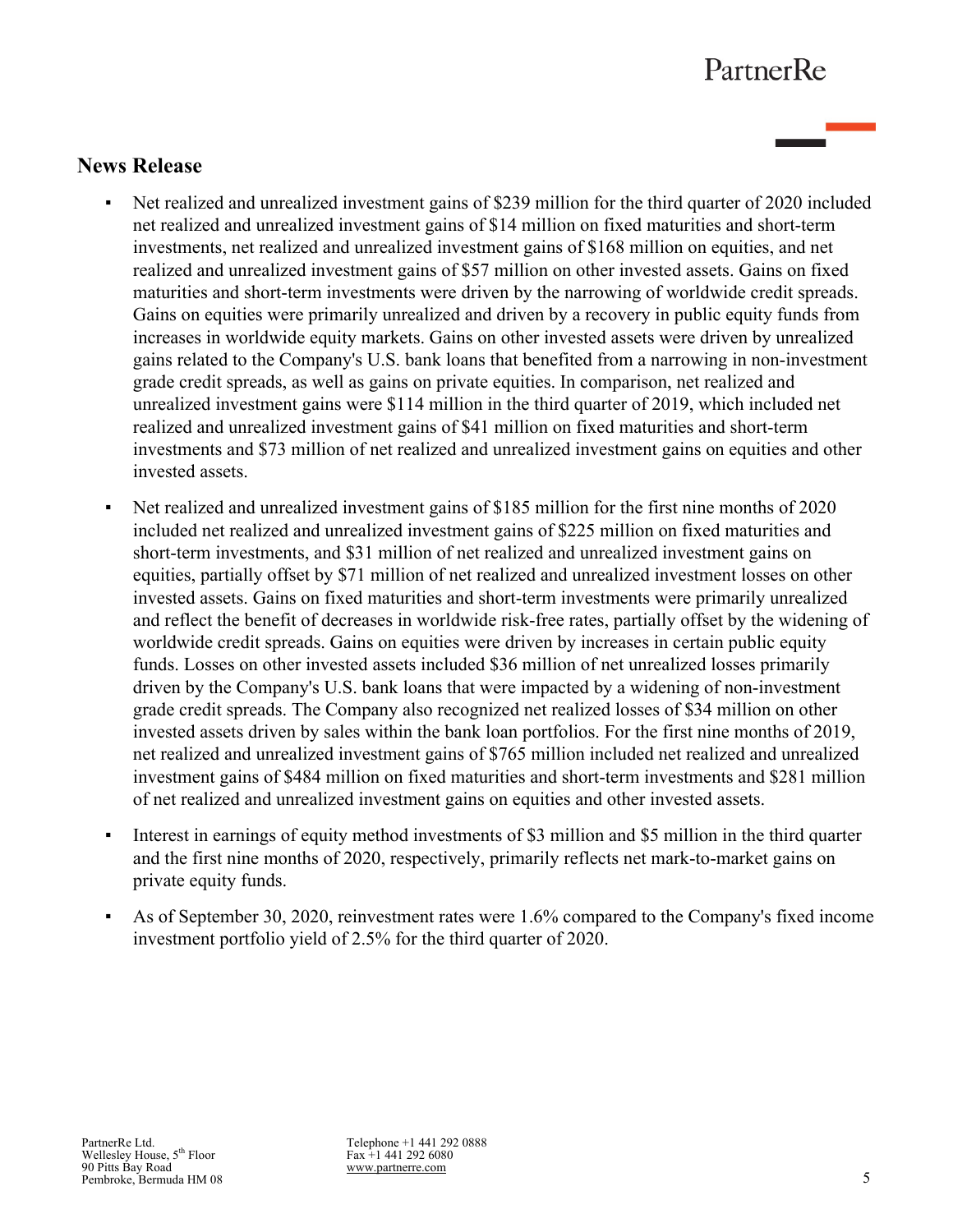# **News Release**

### **Other Income Statement Items:**

- Other expenses of \$100 million (expense ratio of 6.2%) for the third quarter of 2020 were up \$20 million compared to \$80 million (expense ratio of 4.7%) for the same period of 2019. Other expenses of \$268 million (expense ratio of 5.6%) for the first nine months of 2020 were up \$13 million compared to \$255 million (expense ratio of 5.3%) for the same period of 2019. The increase for the third quarter and first nine months of 2020 was driven primarily by higher personnel expenses, as well as an increase in consulting and professional fees related to accounting standard change projects.
- Net foreign exchange losses were \$44 million for the third quarter of 2020, driven by the depreciation of the U.S. dollar against certain major currencies (primarily the Canadian dollar and British Pound) and the cost of hedging. Net foreign exchange gains were \$51 million for the first nine months of 2020, driven by the appreciation of the U.S. dollar against certain major currencies (primarily the Canadian dollar and British pound), net of the cost of hedging. This compared to gains of \$39 million and losses of \$8 million for the third quarter and first nine months of 2019, respectively, driven by the strengthening of the U.S. dollar against most major currencies and hedging costs, respectively.
- The impact of net foreign exchange gains and losses in the income statement during 2020 was significantly offset by changes in the foreign currency translation adjustment in other comprehensive income, which increased by \$26 million in the third quarter of 2020 and decreased by \$71 million for the first nine months of 2020.
- Interest expense was \$9 million and \$25 million for the third quarter and first nine months of 2020, respectively, compared to \$10 million and \$32 million for the same periods of 2019. During the second quarter of 2019, the Company issued \$500 million 3.70% Senior Notes due 2029 and used the proceeds to early redeem the \$500 million 5.50% Senior Notes due 2020 in the third quarter of 2019. These transactions resulted in the lower interest expense compared to the same periods of 2019. Loss on redemption of debt of \$15 million for the third quarter and first nine months of 2019 related to the redemption of the Company's 5.50% Senior Notes due 2020 at a make-whole redemption price.
- Preferred dividends of \$12 million and \$35 million for the third quarter and first nine months of 2020, respectively, were comparable to the same periods of 2019.
- Income tax expense was \$5 million on pre-tax income of \$223 million in the third quarter of 2020, compared to an expense of \$29 million on pre-tax income of \$257 million for the same period of 2019. Income tax benefit was \$23 million on pre-tax income of \$13 million for the first nine months of 2020, compared to an expense of \$104 million on pre-tax income of \$1,137 million in for the first nine months of 2019.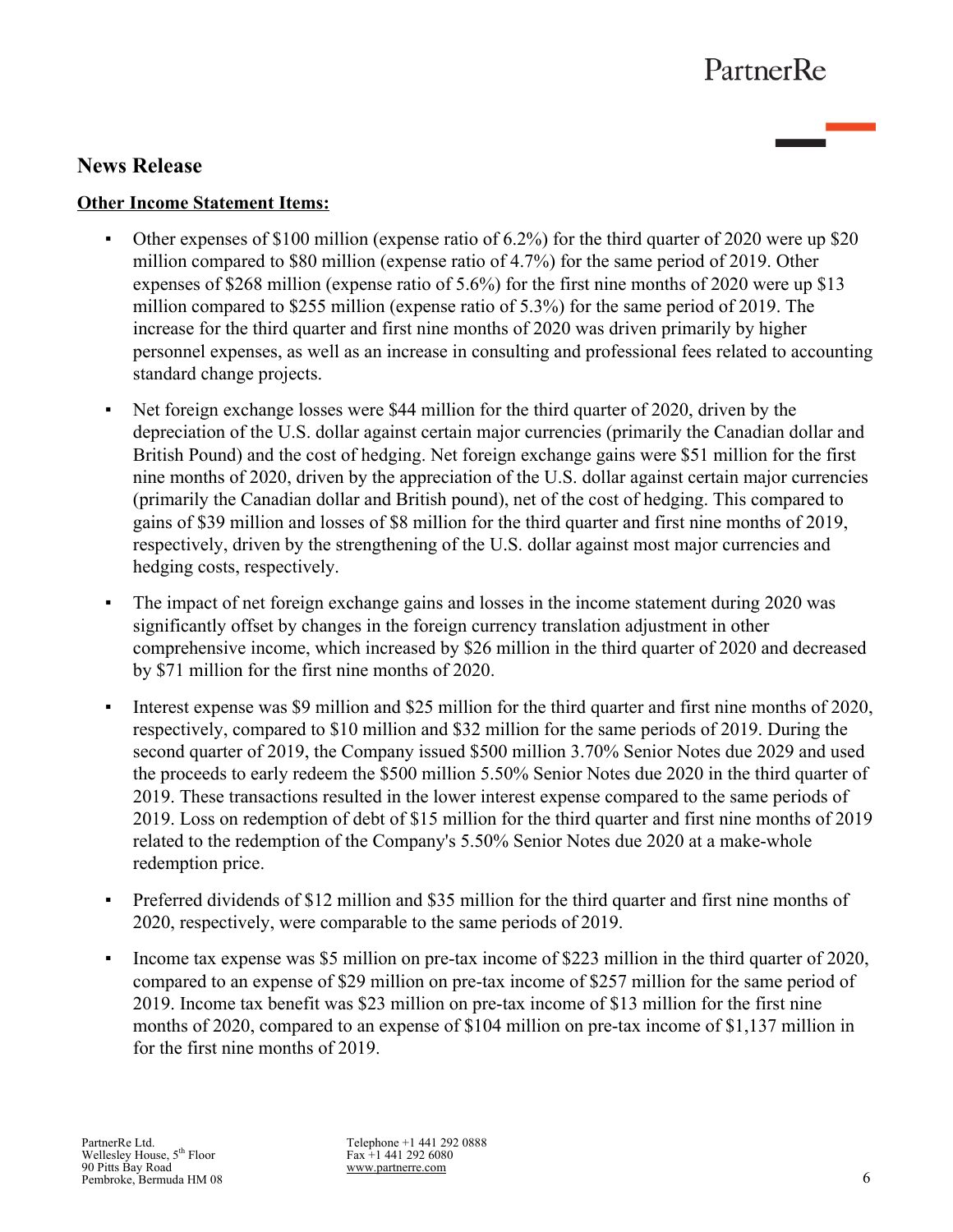# **News Release**

### **Balance Sheet, Capitalization and Cash Flows:**

- **•** Total investments and cash and cash equivalents were \$19.5 billion at September 30, 2020, up 9.4% compared to December 31, 2019. The increase to September 30, 2020 was primarily driven by the \$466 million net investment return for the first nine months of 2020, the issuance of \$500 million 4.50% Fixed-Rate Reset Junior Subordinated Notes due 2050 during the third quarter of 2020, a \$221 million increase in net payables for securities purchased and other positive underwriting cash flows.
- Cash and cash equivalents, fixed maturities, and short-term investments, which are government issued or investment grade fixed income securities, were \$14.7 billion at September 30, 2020, representing 76% of the total investments and cash and cash equivalents.
- The average credit rating of the fixed income portfolio was AA as of September 30, 2020. The expected average duration of the public fixed income portfolio at September 30, 2020 was 1.7 years, while the average duration of the Company's liabilities was 4.5 years.
- No dividends were declared or paid to common shareholders in the third quarter of 2020, compared to \$120 million for the third quarter of 2019. Dividends declared and paid to common shareholders were \$50 million for the first nine months of 2020, compared to \$200 million for the same period of 2019.
- Common shareholder's equity (or book value) of \$6.4 billion and tangible book value of \$5.9 billion at September 30, 2020 decreased by 2.0% and 2.1%, respectively, compared to December 31, 2019, primarily due to the foreign currency translation adjustment and dividends on common shares for the first nine months of 2020. Book value, excluding dividends on common shares for 2020, was down 1.3% compared to December 31, 2019.
- *▪* Total capital was \$9.1 billion at September 30, 2020, up 4.6% compared to December 31, 2019, primarily due to the issuance of the Junior Subordinated Notes during the third quarter of 2020, partially offset by the decrease in common shareholder's equity for the first nine months of 2020. In October 2020, the Company used a portion of the proceeds from the issuance of the Junior Subordinated Notes to fully redeem its 5.875% Series F Preferred Shares at a redemption price of \$68 million inclusive of accrued dividends.
- Cash provided by operating activities was \$302 million and \$781 million for the third quarter and first nine months of 2020, respectively, compared to \$394 million and \$704 million for the third quarter and first nine months of 2019, respectively. The decrease for the third quarter and increase for the first nine months of 2020 over the same periods of 2019 was primarily driven by cash flows from underwriting operations.

**\_\_\_\_\_\_\_\_\_\_\_\_\_\_\_\_\_\_\_\_\_\_\_\_\_\_\_\_\_\_\_\_\_\_\_\_\_\_\_**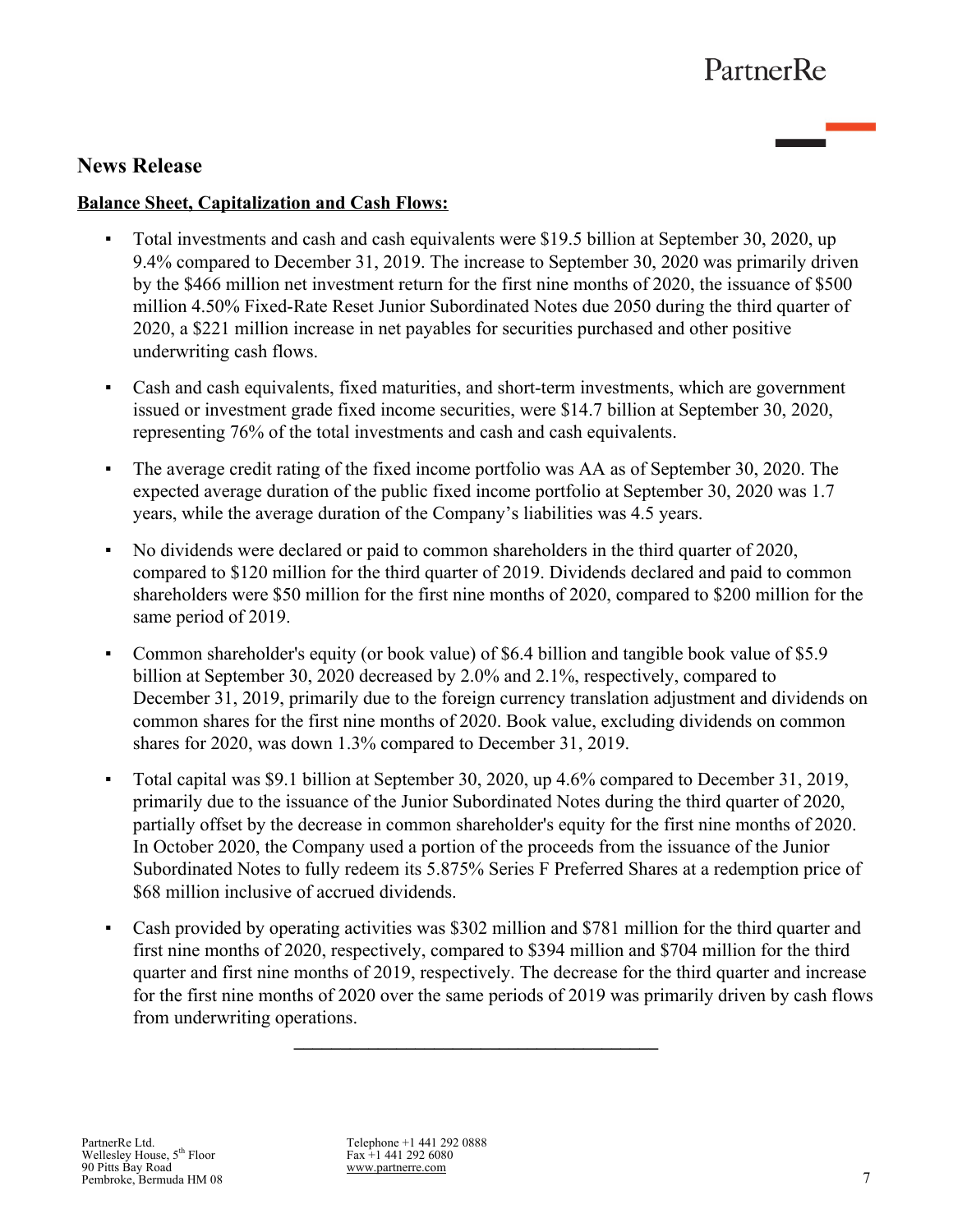# **News Release**

**PartnerRe Ltd. is a leading global reinsurer that helps insurance companies reduce their earnings volatility, strengthen their capital and grow their businesses through reinsurance solutions. Risks are underwritten on a worldwide basis through the Company's three segments: P&C, Specialty, and Life and Health. For the year ended December 31, 2019, total revenues were \$7.9 billion. At September 30, 2020, total assets were \$26.6 billion, total capital was \$9.1 billion and total shareholders' equity was \$7.1 billion. PartnerRe maintains strong financial strength ratings as follows: A.M. Best A+ / Moody's A1 / Standard & Poor's A+.** 

#### *PartnerRe on the Internet:* [www.partnerre.com](http://www.partnerre.com)

*Please refer to the "Financial Information - Annual Reports" section of the Company's website for a copy of the Company's Annual Report on Form 20-F at:* [www.partnerre.com/financial-information/annual-reports/](http://www.partnerre.com/financial-information/annual-reports/)

**Forward-looking statements contained in this press release, such as those related to company performance, including the impact of the ongoing COVID-19 pandemic (including the related impact on the U.S. and global economies), are based on the Company's assumptions and expectations concerning future events and financial performance and are made pursuant to the safe harbor provisions of the Private Securities Litigation Reform Act of 1995. Such statements are subject to significant business, economic and competitive risks and uncertainties that could cause actual results to differ materially from those reflected in the forward-looking statements. PartnerRe's forward-looking statements could be affected by numerous foreseeable and unforeseeable events and developments such as exposure to catastrophe, pandemic or other large property and casualty losses, credit, interest, currency and other risks associated with the Company's investment portfolio, adequacy of reserves, levels and pricing of new and renewal business achieved, changes in accounting policies, risks associated with implementing business strategies, and other factors identified in the Company's reports filed or furnished with the Securities and Exchange Commission. In light of the significant uncertainties inherent in the forward-looking information contained herein, readers are cautioned not to place undue reliance on these forward-looking statements, which speak only as of the dates on which they are made. The Company disclaims any obligation to publicly update or revise any forward-looking information or statements.** 

**The Company's estimate for recent catastrophic and pandemic losses is based on a preliminary analysis of the Company's exposures, the current assumption of total insured industry losses and preliminary information received from certain cedants to date. There is material uncertainty associated with the Company's loss estimates given the nature, magnitude and recency of these loss events and the limited claims information received to date. The ultimate loss therefore may differ materially from the current preliminary estimate.**

**Contacts: PartnerRe Ltd.**

(441) 292-0888 Investor Contact: Ryan Lipschutz Media Contact: Celia Powell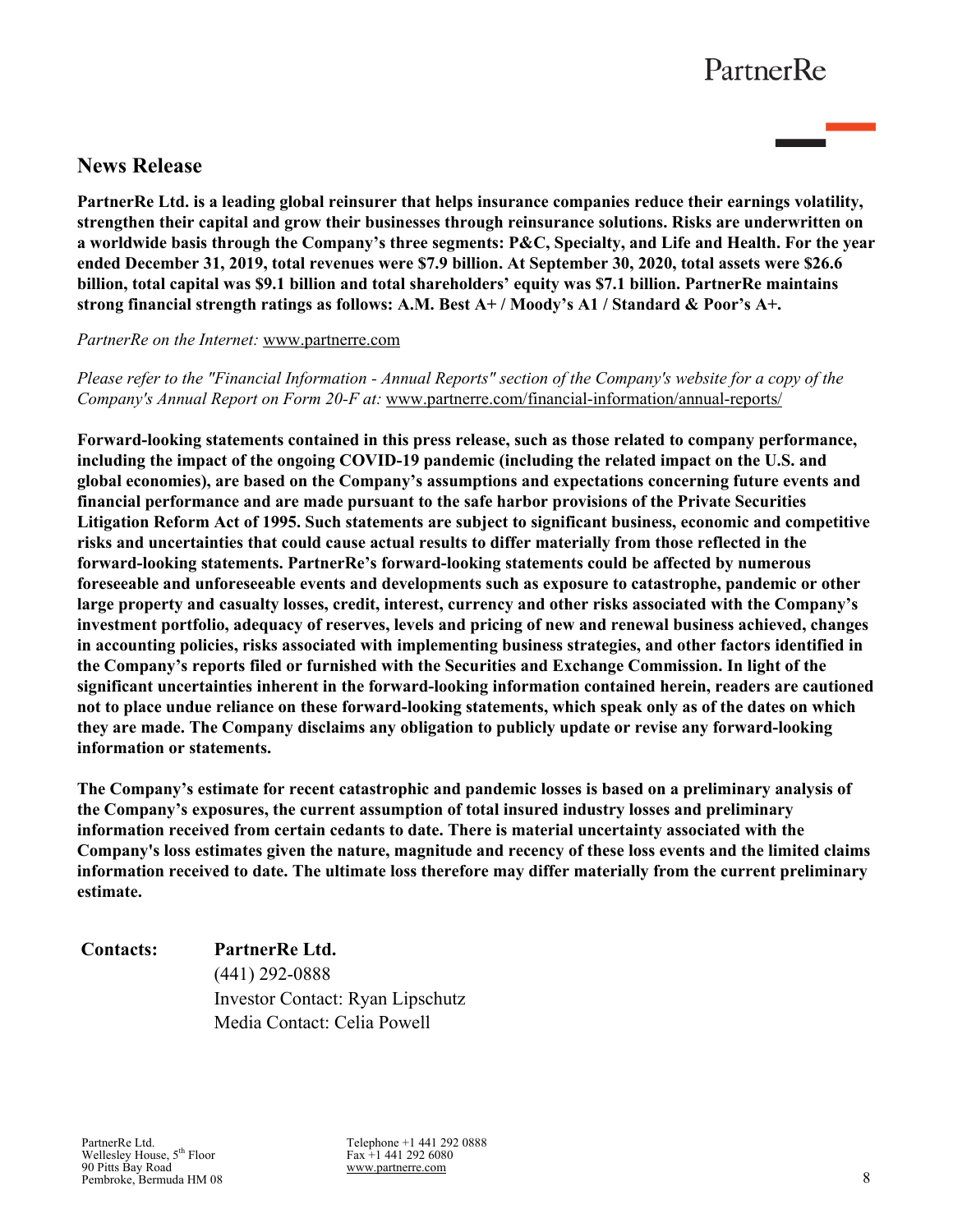# **PartnerRe Ltd. Consolidated Statements of Operations and Comprehensive Income (Loss) (1)**

(Expressed in thousands of U.S. dollars)

(Unaudited)

|                                                                           |              | For the three months ended |                    |                       |              |                       | For the nine months ended |                       |  |  |
|---------------------------------------------------------------------------|--------------|----------------------------|--------------------|-----------------------|--------------|-----------------------|---------------------------|-----------------------|--|--|
|                                                                           |              | September 30.<br>2020      |                    | September 30,<br>2019 |              | September 30,<br>2020 |                           | September 30,<br>2019 |  |  |
| <b>Revenues</b>                                                           |              |                            |                    |                       |              |                       |                           |                       |  |  |
| Gross premiums written                                                    |              | 1,601,402                  | <sup>\$</sup>      | 1,706,139             | <b>S</b>     | 5,200,995             | <sup>\$</sup>             | 5,732,283             |  |  |
| Net premiums written                                                      | \$           | 1,434,444                  | $\mathbb{S}$       | 1,614,276             | $\mathbf{s}$ | 4,703,337             | <sup>\$</sup>             | 5,397,235             |  |  |
| Decrease (increase) in unearned premiums                                  |              | 166,500                    |                    | 82,295                |              | 52,110                |                           | (607, 399)            |  |  |
| Net premiums earned                                                       |              | 1,600,944                  |                    | 1,696,571             |              | 4,755,447             |                           | 4,789,836             |  |  |
| Net investment income                                                     |              | 100,209                    |                    | 109,423               |              | 275,622               |                           | 340,318               |  |  |
| Net realized and unrealized investment gains                              |              | 238,642                    |                    | 113,594               |              | 185,312               |                           | 764,522               |  |  |
| Other income                                                              |              | 5,737                      |                    | 3,806                 |              | 8,778                 |                           | 11,376                |  |  |
| <b>Total revenues</b>                                                     |              | 1,945,532                  |                    | 1,923,394             |              | 5,225,159             |                           | 5,906,052             |  |  |
| <b>Expenses</b>                                                           |              |                            |                    |                       |              |                       |                           |                       |  |  |
| Losses and loss expenses                                                  |              | 1,251,927                  |                    | 1,224,862             |              | 3,984,534             |                           | 3,429,349             |  |  |
| Acquisition costs                                                         |              | 319,369                    |                    | 375,317               |              | 982,760               |                           | 1,059,474             |  |  |
| Other expenses                                                            |              | 99,760                     |                    | 79,645                |              | 268,348               |                           | 254,668               |  |  |
| Interest expense                                                          |              | 8,807                      |                    | 10,011                |              | 25,271                |                           | 31,857                |  |  |
| Loss on redemption of debt                                                |              |                            |                    | 15,175                |              |                       |                           | 15,175                |  |  |
| Amortization of intangible assets                                         |              | 2,449                      |                    | 2,795                 |              | 7,469                 |                           | 8,505                 |  |  |
| Net foreign exchange losses (gains)                                       |              | 43,658                     |                    | (38, 834)             |              | (51,296)              |                           | 8,308                 |  |  |
| <b>Total expenses</b>                                                     |              | 1,725,970                  |                    | 1,668,971             |              | 5,217,086             |                           | 4,807,336             |  |  |
| Income before taxes and interest in earnings of equity method investments |              | 219,562                    |                    | 254,423               |              | 8,073                 |                           | 1,098,716             |  |  |
| Income tax expense (benefit)                                              |              | 4,887                      |                    | 29,130                |              | (23,270)              |                           | 103,639               |  |  |
| Interest in earnings of equity method investments                         |              | 3,324                      |                    | 2,455                 |              | 5,421                 |                           | 37,852                |  |  |
| <b>Net income</b>                                                         |              | 217,999                    |                    | 227,748               |              | 36,764                |                           | 1,032,929             |  |  |
| Preferred dividends                                                       |              | 11,604                     |                    | 11,604                |              | 34,812                |                           | 34,812                |  |  |
| Net income available to common shareholder                                | $\mathbf{s}$ | 206,395                    | $\mathbf{\hat{s}}$ | 216,144               | $\mathbf{s}$ | 1,952                 | $\mathbf{s}$              | 998,117               |  |  |
| Comprehensive income (loss)                                               |              |                            |                    |                       |              |                       |                           |                       |  |  |
| <b>Net income</b>                                                         | $\mathbf S$  | 217,999                    | $\mathbb{S}$       | 227,748               | $\mathbf{s}$ | 36,764                | $\mathbb{S}$              | 1,032,929             |  |  |
| Change in currency translation adjustment                                 |              | 26,491                     |                    | (7, 871)              |              | (71, 039)             |                           | 29,683                |  |  |
| Change in net unrealized gains or losses on investments, net of tax       |              | (5)                        |                    | (63)                  |              | (78)                  |                           | (1,965)               |  |  |
| Change in unfunded pension obligation, net of tax                         |              | (425)                      |                    | 94                    |              | (788)                 |                           | 45                    |  |  |
| <b>Comprehensive income (loss)</b>                                        | $\mathbf S$  | 244,060                    | $\mathbf{s}$       | 219,908               | $\mathbf{s}$ | $(35,141)$ \$         |                           | 1.060.692             |  |  |

*(1) The Company's common shares included in shareholders' equity are owned by EXOR Nederland N.V. and are not publicly traded. As such, per share data is not meaningful to present.*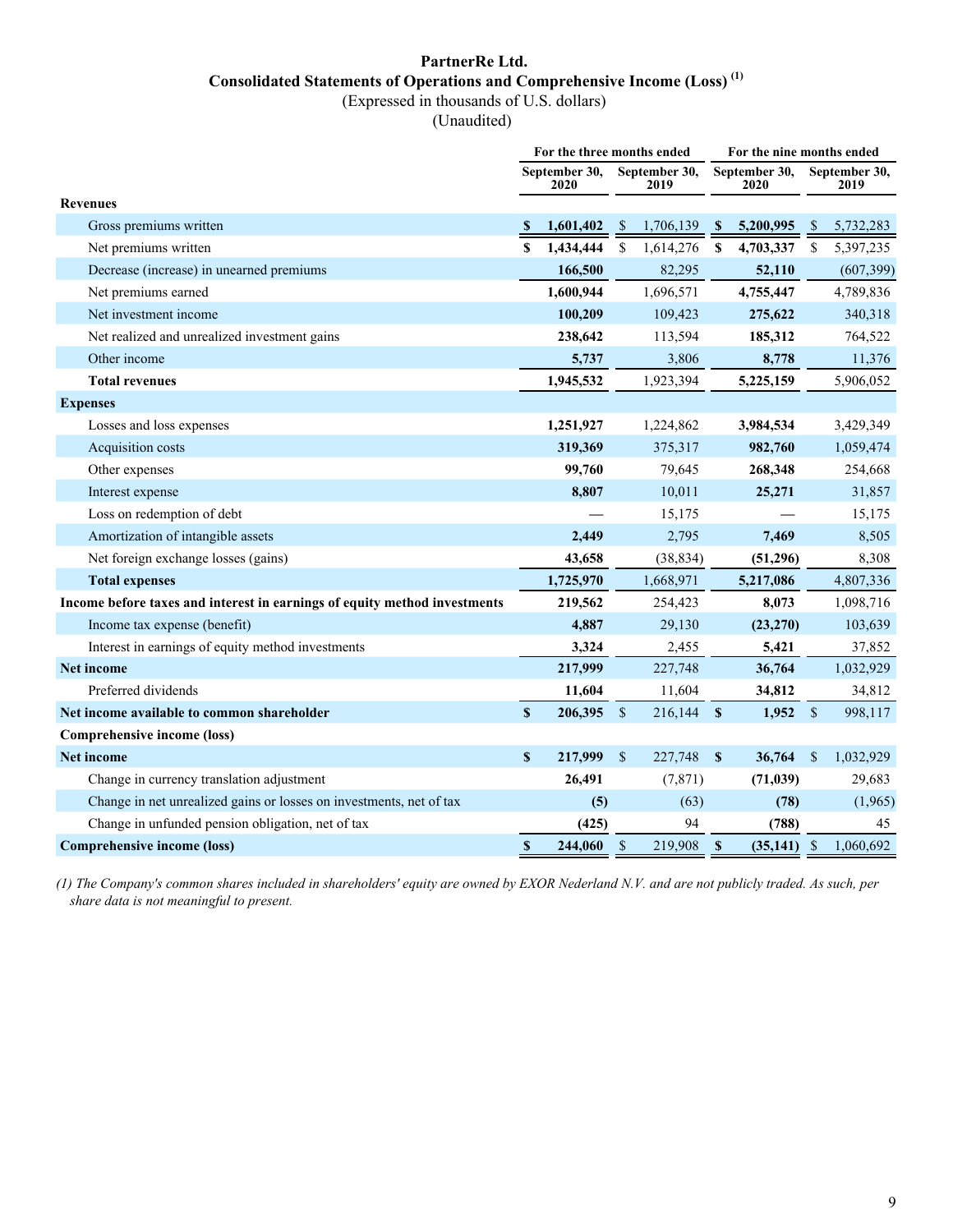#### **PartnerRe Ltd. Consolidated Balance Sheets** (Expressed in thousands of U.S. dollars, except parenthetical share data) (Unaudited)

**September 30, 2020 December 31, 2019 Assets Investments:** Fixed maturities, at fair value **\$ 11,910,878** \$ 10,680,714 Short-term investments, at fair value **1,608,417** 1,003,421 Equities, at fair value **1,332,343** 1,295,164 Investments in real estate **70,416** 71,834 Other invested assets **2,782,544** 3,266,009 **Total investments 17,704,598** 16,317,142 Cash and cash equivalents **1,777,582** 1,484,463 Accrued investment income **91,520** 109,673 Reinsurance balances receivable 3,325,337 3,400,070 Reinsurance recoverable on paid and unpaid losses **885,317** 889,021 Prepaid reinsurance premiums **190,621** 80,942 Funds held by reinsured companies **726,444** 815,167 Deferred acquisition costs **809,153** 874,608 Deposit assets **144,554** 168,067 Net tax assets **212,519** 179,813 Goodwill **456,380** 456,380 Intangible assets **110,068** 117,538 Other assets **176,512** 169,521 **Total assets \$ 26,610,605 \$ 25,062,405 Liabilities** Non-life reserves **8** 11,133,368 **\$** 10,363,383 Life and health reserves **2,453,438** 2,417,044 Unearned premiums **2,487,096** 2,433,860 Other reinsurance balances payable **589,826** 521,338 Debt **1,931,311** 1,398,054 Deposit liabilities **6,516** 5,507 Net tax liabilities **148,520** 135,966 Accounts payable, accrued expenses and other <sup>(1)</sup> **724,619 517,084 517,084 Total liabilities 19,474,694 17,792,236 Shareholders' Equity** Common shares (par value \$0.00000001; issued and outstanding: 100,000,000 shares) Preferred shares (par value \$1.00; issued and outstanding: 28,169,062 shares; aggregate liquidation value: \$704,227) **28,169** 28,169 Additional paid-in capital **2,396,530** 2,396,530 Accumulated other comprehensive loss **(147,830)** (75,925) Retained earnings **4,859,042** 4,921,395 **Total shareholders' equity 7,135,911 7,270,169**  7,270,169 *7,135,911* **7,270,169 Total liabilities and shareholders' equity \$ 26,610,605 \$ 25,062,405** 

*(1) Includes payables for securities purchased of \$409 million as at September 30, 2020 compared to \$169 million as at December 31, 2019.*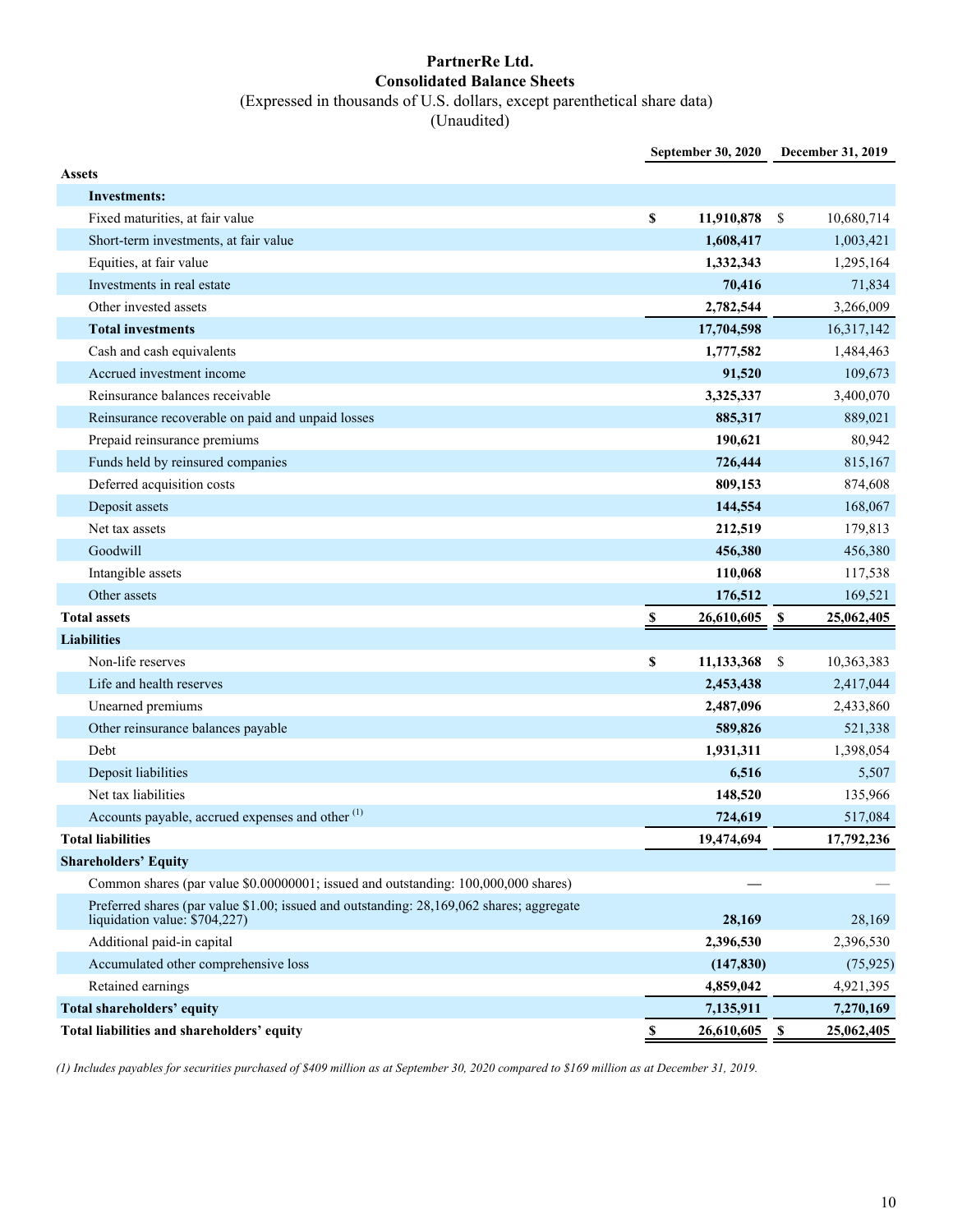#### **PartnerRe Ltd. Condensed Consolidated Statements of Cash Flows** (Expressed in thousands of U.S. dollars)

(Unaudited)

|                                                     |                                                        | For the three months ended |                           |                           | For the nine months ended |  |  |  |
|-----------------------------------------------------|--------------------------------------------------------|----------------------------|---------------------------|---------------------------|---------------------------|--|--|--|
|                                                     | <b>September 30, 2020</b><br><b>September 30, 2019</b> |                            | <b>September 30, 2020</b> | <b>September 30, 2019</b> |                           |  |  |  |
| Net cash provided by operating activities           | D                                                      | 301,626                    | 394,452                   | 781,062<br><b>S</b>       | 703,683<br>- 55           |  |  |  |
| Net cash (used in) provided by investing activities |                                                        | (405, 252)                 | (598, 121)                | (906, 840)                | 11,439                    |  |  |  |
| Net cash provided by (used in) financing activities |                                                        | 477,476                    | (649,890)                 | 405,185                   | (256, 264)                |  |  |  |
| Effect of foreign exchange rate changes on cash     |                                                        | 12,893                     | (9, 429)                  | 13,712                    | (5,566)                   |  |  |  |
| Increase (decrease) in cash and cash equivalents    |                                                        | 386,743                    | (862,988)                 | 293,119                   | 453,292                   |  |  |  |
| Cash and cash equivalents - beginning of period     |                                                        | 1,390,839                  | 2,194,187                 | 1,484,463                 | 877,907                   |  |  |  |
| Cash and cash equivalents - end of period           |                                                        | 1,777,582                  | 1,331,199                 | 1,777,582                 | 1,331,199                 |  |  |  |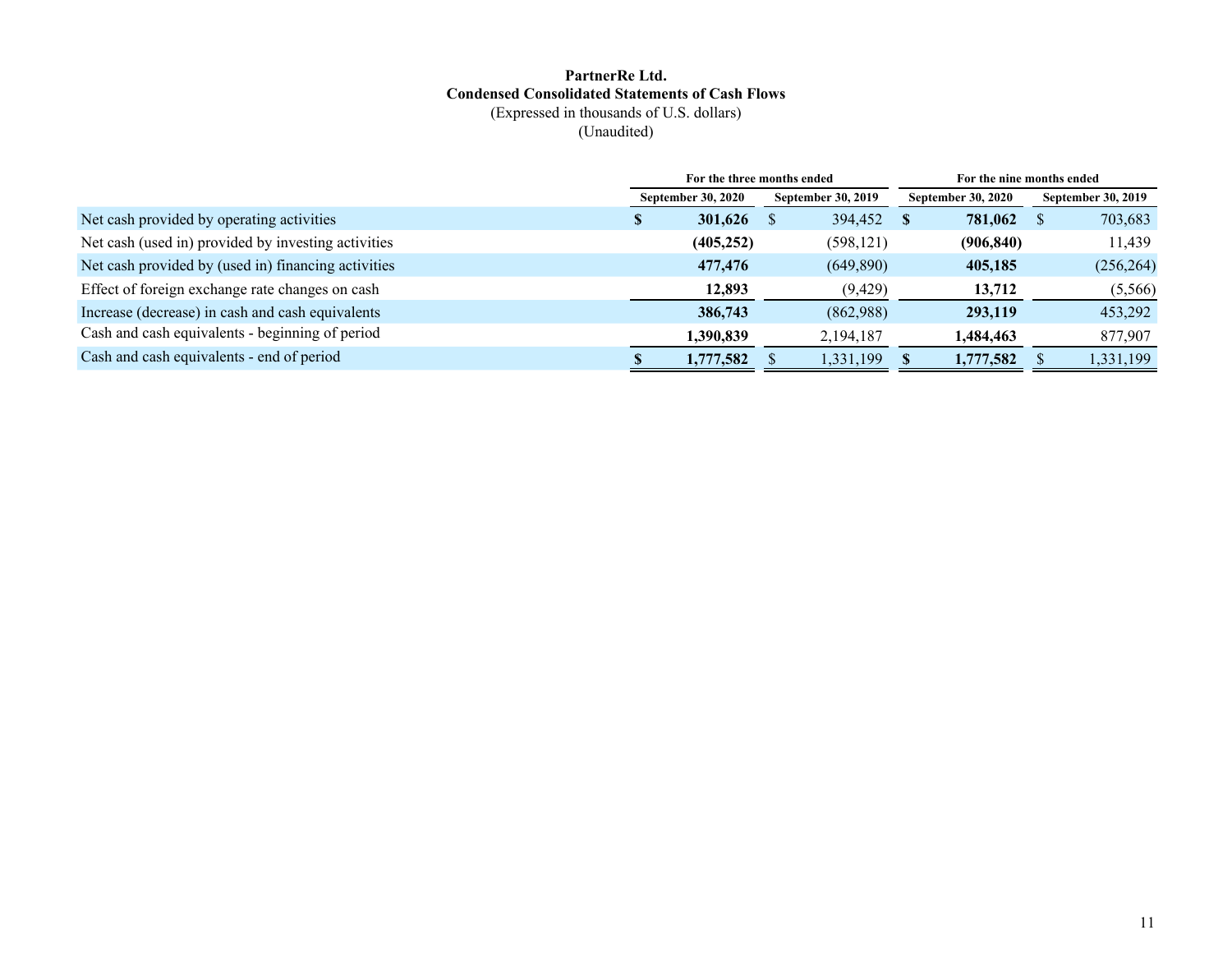#### **PartnerRe Ltd. Segment Information** (Expressed in millions of U.S. dollars, except percentages)

(Unaudited)

|                                                   | For the three months ended September 30, 2020 |         |                             |        |                   |                         |              |                       |                        |                          |               |              |  |
|---------------------------------------------------|-----------------------------------------------|---------|-----------------------------|--------|-------------------|-------------------------|--------------|-----------------------|------------------------|--------------------------|---------------|--------------|--|
|                                                   |                                               |         |                             |        |                   |                         |              | Life                  |                        |                          |               |              |  |
|                                                   | P&C<br>segment                                |         | <b>Specialty</b><br>segment |        | Total<br>Non-life |                         |              | and Health<br>segment | Corporate<br>and Other |                          |               | <b>Total</b> |  |
| Gross premiums written                            | $\mathbf{\$}$                                 | 762     | $\mathbb{S}$                | 484    | $\mathbb{S}$      | 1,246                   | $\mathbb{S}$ | 355                   | $\mathbb{S}$           |                          | $\mathcal{S}$ | 1,601        |  |
| Net premiums written                              | S                                             | 627     | S                           | 458    | \$                | 1,085                   | \$           | 349                   | S                      |                          | S             | 1,434        |  |
| Decrease (increase) in unearned premiums          |                                               | 145     |                             | 25     |                   | 170                     |              | (3)                   |                        |                          |               | 167          |  |
| Net premiums earned                               | $\mathbb{S}$                                  | 772     | \$                          | 483    | \$                | 1,255                   | \$           | 346                   | <sup>\$</sup>          | $\overline{\phantom{0}}$ | \$            | 1,601        |  |
| Losses and loss expenses                          |                                               | (609)   |                             | (350)  |                   | (959)                   |              | (293)                 |                        |                          |               | (1,252)      |  |
| Acquisition costs                                 |                                               | (185)   |                             | (107)  |                   | (292)                   |              | (27)                  |                        |                          |               | (319)        |  |
| <b>Technical result</b>                           | $\mathbf{s}$                                  | (22)    | $\mathbf{s}$                | 26     | S                 | $\overline{\mathbf{4}}$ | $\mathbf{s}$ | 26                    | S                      | $\qquad \qquad =$        | $\mathbf{s}$  | 30           |  |
| Other income                                      |                                               |         |                             |        |                   |                         |              | 5                     |                        | $\mathbf{1}$             |               | 6            |  |
| Other expenses                                    |                                               | (17)    |                             | (7)    |                   | (24)                    |              | (21)                  |                        | (55)                     |               | (100)        |  |
| <b>Underwriting result</b>                        | \$                                            | (39)    | \$                          | 19     | \$                | (20)                    | \$           | 10                    |                        | $n/a$ S                  |               | (64)         |  |
| Net investment income                             |                                               |         |                             |        |                   |                         |              | 16                    |                        | 84                       |               | 100          |  |
| Allocated underwriting result                     |                                               |         |                             |        |                   |                         | S            | 26                    |                        | n/a                      |               | n/a          |  |
| Net realized and unrealized investment gains      |                                               |         |                             |        |                   |                         |              |                       |                        | 239                      |               | 239          |  |
| Interest expense                                  |                                               |         |                             |        |                   |                         |              |                       |                        | (9)                      |               | (9)          |  |
| Amortization of intangible assets                 |                                               |         |                             |        |                   |                         |              |                       |                        | (2)                      |               | (2)          |  |
| Net foreign exchange losses                       |                                               |         |                             |        |                   |                         |              |                       |                        | (44)                     |               | (44)         |  |
| Income tax expense                                |                                               |         |                             |        |                   |                         |              |                       |                        | (5)                      |               | (5)          |  |
| Interest in earnings of equity method investments |                                               |         |                             |        |                   |                         |              |                       |                        | 3                        |               | 3            |  |
| <b>Net income</b>                                 |                                               |         |                             |        |                   |                         |              |                       |                        | n/a                      | -8            | 218          |  |
| Loss ratio $(1)$                                  |                                               | 78.9%   |                             | 72.5 % |                   | 76.4 %                  |              |                       |                        |                          |               |              |  |
| Acquisition ratio <sup>(2)</sup>                  |                                               | 24.0    |                             | 22.2   |                   | 23.3                    |              |                       |                        |                          |               |              |  |
| Technical ratio <sup>(3)</sup>                    |                                               | 102.9 % |                             | 94.7 % |                   | 99.7 %                  |              |                       |                        |                          |               |              |  |
| Other expense ratio <sup>(4)</sup>                |                                               | 2.2     |                             | 1.4    |                   | 1.9                     |              |                       |                        |                          |               |              |  |
| Combined ratio $(5)$                              |                                               | 105.1 % |                             | 96.1%  |                   | 101.6 %                 |              |                       |                        |                          |               |              |  |

#### **For the three months ended September 30, 2019**

|                                                   |                         |        | Life         |              |              |            |                         |                |               |                |               |                |
|---------------------------------------------------|-------------------------|--------|--------------|--------------|--------------|------------|-------------------------|----------------|---------------|----------------|---------------|----------------|
|                                                   | P&C<br><b>Specialty</b> |        |              | <b>Total</b> |              | and Health | Corporate               |                |               |                |               |                |
|                                                   | segment<br>segment      |        |              |              | Non-life     |            | segment                 | and Other      |               | <b>Total</b>   |               |                |
| Gross premiums written                            | $\mathbf S$             | 799    | \$           | 552          | $\mathbb{S}$ | 1,351      | $\mathbb{S}$            | 355            | $\mathbf{s}$  |                | $\mathcal{S}$ | 1,706          |
| Net premiums written                              | S                       | 709    | $\mathbf S$  | 554          | \$           | 1,263      | \$                      | 352            | <sup>\$</sup> |                |               | 1,615          |
| Decrease (increase) in unearned premiums          |                         | 101    |              | (23)         |              | 78         |                         | $\overline{4}$ |               |                |               | 82             |
| Net premiums earned                               | S                       | 810    | $\mathbb{S}$ | 531          | $\mathbb{S}$ | 1,341      | $\mathbb{S}$            | 356            | $\mathbf S$   |                | <sup>\$</sup> | 1,697          |
| Losses and loss expenses                          |                         | (584)  |              | (340)        |              | (924)      |                         | (301)          |               |                |               | (1,225)        |
| Acquisition costs                                 |                         | (203)  |              | (141)        |              | (344)      |                         | (31)           |               |                |               | (375)          |
| <b>Technical result</b>                           | S                       | 23     | $\mathbf{s}$ | 50           | S            | 73         | S                       | 24             | $\mathbf{s}$  | $=$            | $\mathbf{s}$  | 97             |
| Other income                                      |                         | --     |              |              |              |            |                         | $\overline{4}$ |               |                |               | 4              |
| Other expenses                                    |                         | (18)   |              | (6)          |              | (24)       |                         | (16)           |               | (40)           |               | (80)           |
| <b>Underwriting result</b>                        | $\mathbf{s}$            | 5      | \$           | 44           | S            | 49         | \$                      | 12             |               | $n/a$ \$       |               | 21             |
| Net investment income                             |                         |        |              |              |              |            |                         | 19             |               | 90             |               | 109            |
| <b>Allocated underwriting result</b>              |                         |        |              |              |              |            | $\overline{\mathbf{s}}$ | 31             |               | n/a            |               | n/a            |
| Net realized and unrealized investment gains      |                         |        |              |              |              |            |                         |                |               | 114            |               | 114            |
| Interest expense                                  |                         |        |              |              |              |            |                         |                |               | (10)           |               | (10)           |
| Loss on redemption of debt                        |                         |        |              |              |              |            |                         |                |               | (15)           |               | (15)           |
| Amortization of intangible assets                 |                         |        |              |              |              |            |                         |                |               | (3)            |               | (3)            |
| Net foreign exchange gains                        |                         |        |              |              |              |            |                         |                |               | 39             |               | 39             |
| Income tax expense                                |                         |        |              |              |              |            |                         |                |               | (29)           |               | (29)           |
| Interest in earnings of equity method investments |                         |        |              |              |              |            |                         |                |               | $\overline{2}$ |               | $\overline{2}$ |
| Net income                                        |                         |        |              |              |              |            |                         |                |               | n/a            | - S           | 228            |
| Loss ratio <sup>(1)</sup>                         |                         | 72.1 % |              | 64.0 %       |              | 68.9%      |                         |                |               |                |               |                |
| Acquisition ratio <sup>(2)</sup>                  |                         | 25.1   |              | 26.6         |              | 25.7       |                         |                |               |                |               |                |
| Technical ratio <sup>(3)</sup>                    |                         | 97.2 % |              | 90.6 %       |              | 94.6 %     |                         |                |               |                |               |                |
| Other expense ratio <sup>(4)</sup>                |                         | 2.2    |              | 1.1          |              | 1.8        |                         |                |               |                |               |                |
| Combined ratio <sup>(5)</sup>                     |                         | 99.4 % |              | 91.7 %       |              | 96.4 %     |                         |                |               |                |               |                |
|                                                   |                         |        |              |              |              |            |                         |                |               |                |               |                |

*(1) Loss ratio is obtained by dividing losses and loss expenses by net premiums earned.*

*(2) Acquisition ratio is obtained by dividing acquisition costs by net premiums earned.*

*(3) Technical ratio is defined as the sum of the loss ratio and the acquisition ratio.*

*(4) Other expense ratio is obtained by dividing other expenses by net premiums earned.*

*(5) Combined ratio is defined as the sum of the technical ratio and the other expense ratio.*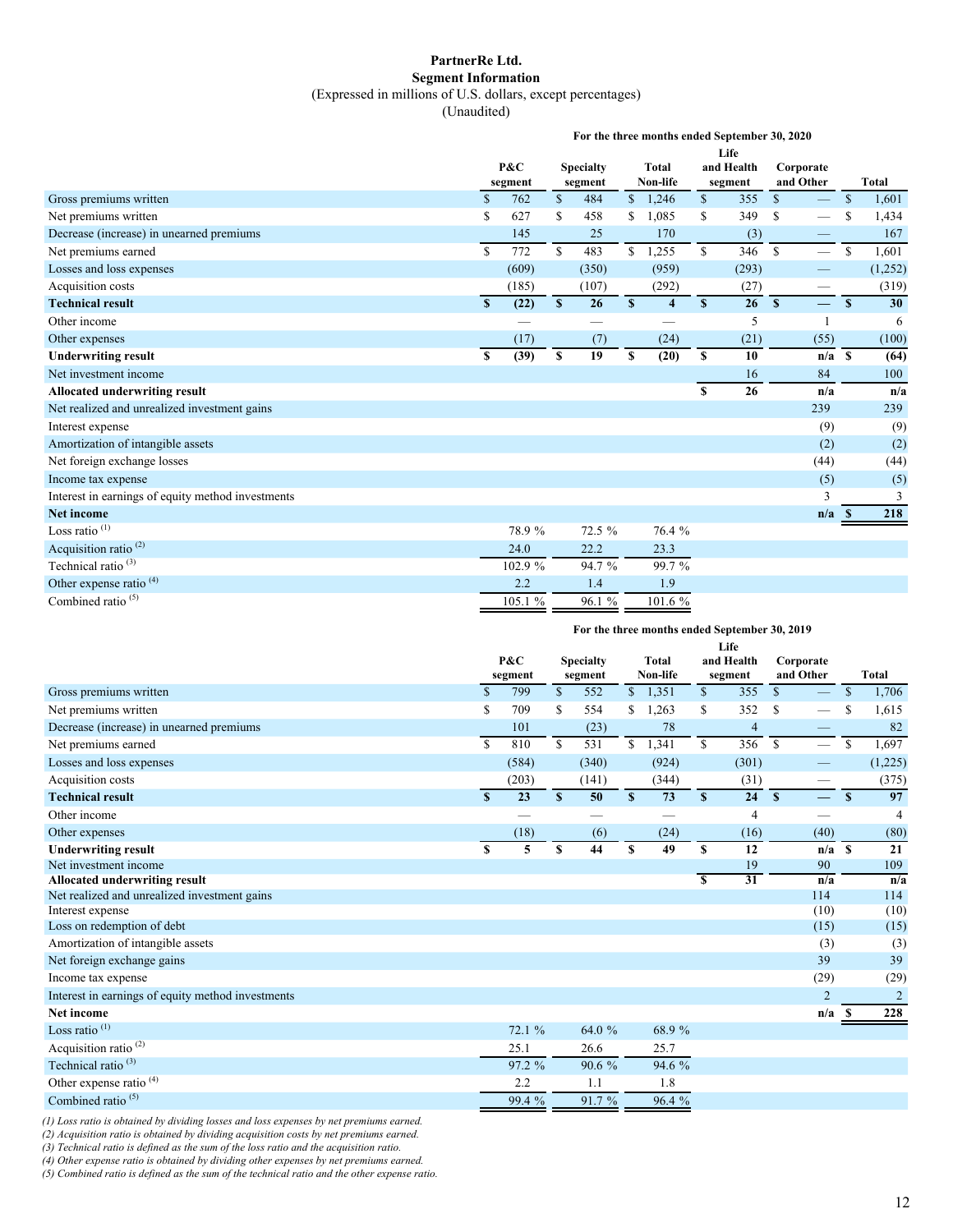#### **PartnerRe Ltd. Segment Information** (Expressed in millions of U.S. dollars, except percentages)

(Unaudited)

|                                                   | For the nine months ended September 30, 2020 |         |                             |         |              |                          |              |                               |                        |                          |              |              |
|---------------------------------------------------|----------------------------------------------|---------|-----------------------------|---------|--------------|--------------------------|--------------|-------------------------------|------------------------|--------------------------|--------------|--------------|
|                                                   | P&C<br>segment                               |         | <b>Specialty</b><br>segment |         |              | <b>Total</b><br>Non-life |              | Life<br>and Health<br>segment | Corporate<br>and Other |                          |              | <b>Total</b> |
| Gross premiums written                            | \$                                           | 2,668   |                             | \$1,421 | $\mathbb{S}$ | 4,089                    | \$           | 1,112                         | $\mathcal{S}$          |                          | $\mathbb{S}$ | 5,201        |
| Net premiums written                              | \$                                           | 2,317   | S.                          | 1,293   | S            | 3,610                    | \$           | 1,093                         | <sup>\$</sup>          |                          | S            | 4,703        |
| (Increase) decrease in unearned premiums          |                                              | (56)    |                             | 105     |              | 49                       |              | 3                             |                        |                          |              | 52           |
| Net premiums earned                               | \$                                           | 2,261   |                             | \$1,398 |              | \$3,659                  | \$           | 1,096                         | \$                     | $\overline{\phantom{0}}$ | \$           | 4,755        |
| Losses and loss expenses                          |                                              | (1,756) |                             | (1,250) |              | (3,006)                  |              | (979)                         |                        | —                        |              | (3,985)      |
| Acquisition costs                                 |                                              | (549)   |                             | (362)   |              | (911)                    |              | (72)                          |                        |                          |              | (983)        |
| <b>Technical result</b>                           | $\boldsymbol{\mathsf{s}}$                    | (44)    | $\mathbf{s}$                | (214)   | S            | (258)                    | $\mathbf{s}$ | 45                            | $\mathbf{s}$           | $\overline{\phantom{0}}$ | $\mathbf{s}$ | (213)        |
| Other (loss) income                               |                                              | (1)     |                             |         |              | (1)                      |              | 8                             |                        | $\overline{2}$           |              | 9            |
| Other expenses                                    |                                              | (49)    |                             | (19)    |              | (68)                     |              | (54)                          |                        | (146)                    |              | (268)        |
| <b>Underwriting result</b>                        | \$                                           | (94)    | \$                          | (233)   | \$           | (327)                    | \$           | (1)                           |                        | $n/a$ \$                 |              | (472)        |
| Net investment income                             |                                              |         |                             |         |              |                          |              | 50                            |                        | 226                      |              | 276          |
| <b>Allocated underwriting result</b>              |                                              |         |                             |         |              |                          | \$           | 49                            |                        | n/a                      |              | n/a          |
| Net realized and unrealized investment gains      |                                              |         |                             |         |              |                          |              |                               |                        | 185                      |              | 185          |
| Interest expense                                  |                                              |         |                             |         |              |                          |              |                               |                        | (25)                     |              | (25)         |
| Amortization of intangible assets                 |                                              |         |                             |         |              |                          |              |                               |                        | (6)                      |              | (6)          |
| Net foreign exchange gains                        |                                              |         |                             |         |              |                          |              |                               |                        | 51                       |              | 51           |
| Income tax benefit                                |                                              |         |                             |         |              |                          |              |                               |                        | 23                       |              | 23           |
| Interest in earnings of equity method investments |                                              |         |                             |         |              |                          |              |                               |                        | 5                        |              | 5            |
| <b>Net income</b>                                 |                                              |         |                             |         |              |                          |              |                               |                        | n/a                      |              | 37           |
| Loss ratio                                        |                                              | 77.7 %  |                             | 89.4 %  |              | 82.2 %                   |              |                               |                        |                          |              |              |
| Acquisition ratio                                 |                                              | 24.3    |                             | 25.9    |              | 24.9                     |              |                               |                        |                          |              |              |
| Technical ratio                                   |                                              | 102.0 % |                             | 115.3 % |              | 107.1 %                  |              |                               |                        |                          |              |              |
| Other expense ratio                               |                                              | 2.2     |                             | 1.4     |              | 1.9                      |              |                               |                        |                          |              |              |
| Combined ratio                                    |                                              | 104.2 % |                             | 116.7 % |              | 109.0%                   |              |                               |                        |                          |              |              |

| For the nine months ended September 30, 2019 |  |
|----------------------------------------------|--|
|----------------------------------------------|--|

|                                                   | P&C<br>segment |          | <b>Specialty</b><br>segment |         | <b>Total</b><br>Non-life |         |             | Life<br>and Health<br>segment |               | Corporate<br>and Other   |              | <b>Total</b> |
|---------------------------------------------------|----------------|----------|-----------------------------|---------|--------------------------|---------|-------------|-------------------------------|---------------|--------------------------|--------------|--------------|
| Gross premiums written                            | S              | 2,933    |                             | \$1,690 | $\mathbb{S}$             | 4,623   | \$          | 1,109                         | $\mathcal{S}$ |                          | $\mathbb{S}$ | 5,732        |
| Net premiums written                              | \$             | 2,671    | \$                          | 1,633   | \$                       | 4,304   | \$          | 1,093                         | \$            |                          | \$           | 5,397        |
| Increase in unearned premiums                     |                | (444)    |                             | (155)   |                          | (599)   |             | (8)                           |               |                          |              | (607)        |
| Net premiums earned                               | \$             | 2,227    |                             | \$1,478 | $\mathbb{S}$             | 3,705   | \$          | 1,085                         | $\mathbb{S}$  | $\overline{\phantom{0}}$ | \$           | 4,790        |
| Losses and loss expenses                          |                | (1, 421) |                             | (1,094) |                          | (2,515) |             | (914)                         |               |                          |              | (3, 429)     |
| Acquisition costs                                 |                | (559)    |                             | (387)   |                          | (946)   |             | (113)                         |               | —                        |              | (1,059)      |
| <b>Technical result</b>                           | S              | 247      | S                           | (3)     | $\mathbf{s}$             | 244     | S           | 58                            | $\mathbf{s}$  |                          | $\mathbf{s}$ | 302          |
| Other income                                      |                |          |                             |         |                          |         |             | 9                             |               | $\overline{c}$           |              | 11           |
| Other expenses                                    |                | (56)     |                             | (20)    |                          | (76)    |             | (45)                          |               | (134)                    |              | (255)        |
| <b>Underwriting result</b>                        | $\mathbf S$    | 191      | \$                          | (23)    | \$                       | 168     | S           | 22                            |               | $n/a$ S                  |              | 58           |
| Net investment income                             |                |          |                             |         |                          |         |             | 53                            |               | 287                      |              | 340          |
| <b>Allocated underwriting result</b>              |                |          |                             |         |                          |         | $\mathbf S$ | 75                            |               | n/a                      |              | n/a          |
| Net realized and unrealized investment gains      |                |          |                             |         |                          |         |             |                               |               | 765                      |              | 765          |
| Interest expense                                  |                |          |                             |         |                          |         |             |                               |               | (32)                     |              | (32)         |
| Loss on redemption of debt                        |                |          |                             |         |                          |         |             |                               |               | (15)                     |              | (15)         |
| Amortization of intangible assets                 |                |          |                             |         |                          |         |             |                               |               | (9)                      |              | (9)          |
| Net foreign exchange losses                       |                |          |                             |         |                          |         |             |                               |               | (8)                      |              | (8)          |
| Income tax expense                                |                |          |                             |         |                          |         |             |                               |               | (104)                    |              | (104)        |
| Interest in earnings of equity method investments |                |          |                             |         |                          |         |             |                               |               | 38                       |              | 38           |
| Net income                                        |                |          |                             |         |                          |         |             |                               |               | n/a                      | - \$         | 1,033        |
| Loss ratio                                        |                | 63.8 %   |                             | 74.0 %  |                          | 67.9 %  |             |                               |               |                          |              |              |
| Acquisition ratio                                 |                | 25.1     |                             | 26.2    |                          | 25.5    |             |                               |               |                          |              |              |
| Technical ratio                                   |                | 88.9%    |                             | 100.2 % |                          | 93.4 %  |             |                               |               |                          |              |              |
| Other expense ratio                               |                | 2.5      |                             | 1.4     |                          | 2.1     |             |                               |               |                          |              |              |
| Combined ratio                                    |                | 91.4 %   |                             | 101.6 % |                          | 95.5 %  |             |                               |               |                          |              |              |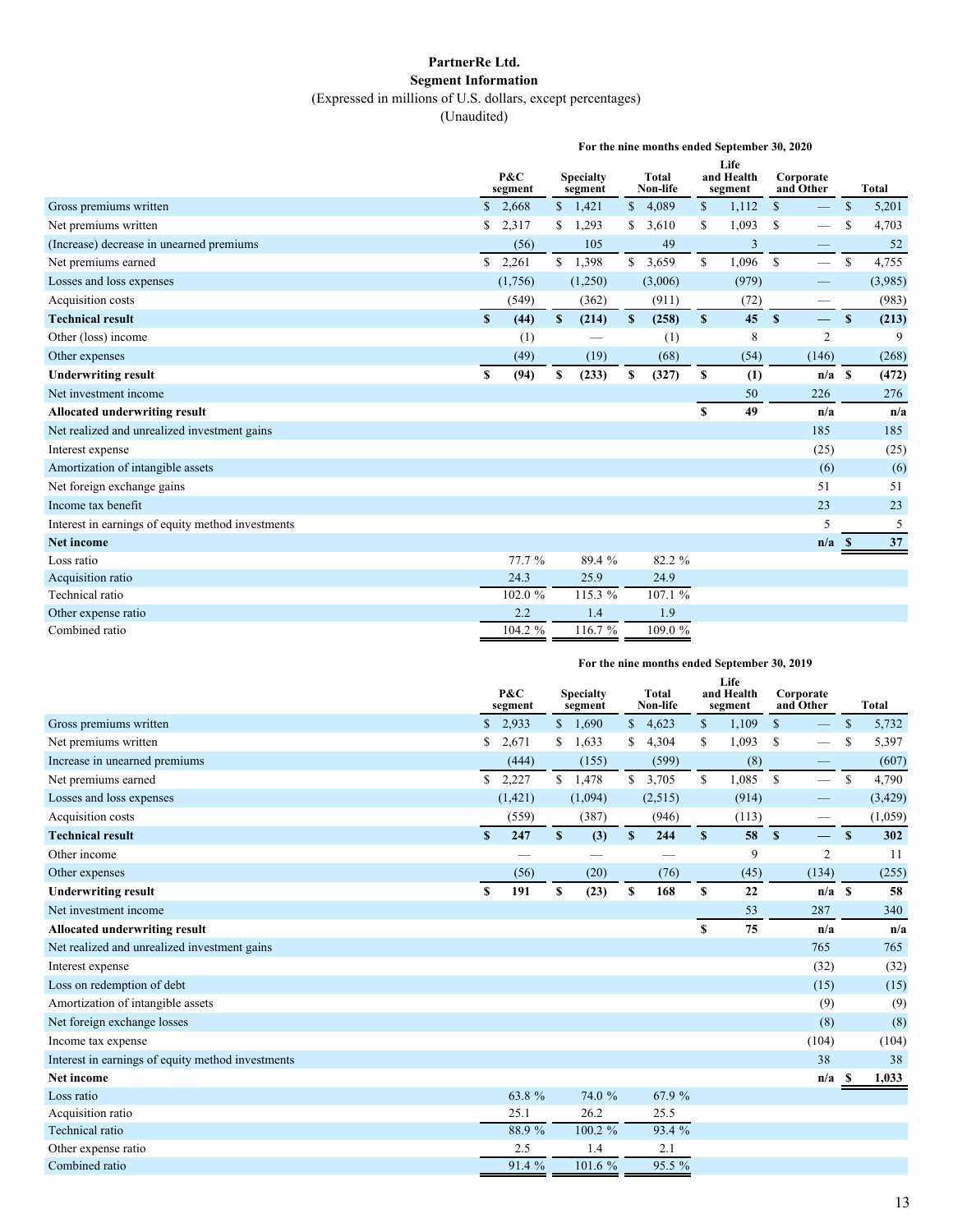## **PartnerRe Ltd. Investment Portfolio**

(Expressed in thousands of U.S. dollars, except percentages)

(Unaudited)

|                                                                                     |               | September 30, 2020 |                          |                         | December 31, 2019       |                   |
|-------------------------------------------------------------------------------------|---------------|--------------------|--------------------------|-------------------------|-------------------------|-------------------|
| <b>Investments:</b>                                                                 |               |                    |                          |                         |                         |                   |
| Fixed maturities                                                                    |               |                    |                          |                         |                         |                   |
| U.S. government                                                                     | \$            | 1,307,403          | $7 \%$ \$                |                         | 877,196                 | $6\frac{9}{6}$    |
| U.S. government sponsored enterprises                                               |               | 632,000            | $\overline{4}$           |                         | 544,520                 | 3                 |
| U.S. states, territories and municipalities                                         |               | 138,542            | $\overline{\phantom{0}}$ |                         | 157,234                 | $\mathbf{1}$      |
| Non-U.S. sovereign government, supranational and government related                 |               | 2,229,279          | 13                       |                         | 3,255,154               | 20                |
| Corporate bonds                                                                     |               | 3,015,707          | 17                       |                         | 2,662,089               | 16                |
| Mortgage/asset-backed securities                                                    |               | 4,587,947          | 26                       |                         | 3,184,521               | 20                |
| Total fixed maturities                                                              |               | 11,910,878         | 68                       |                         | 10,680,714              | 66                |
| Short-term investments                                                              |               | 1,608,417          | 9                        |                         | 1,003,421               | 6                 |
| Equities                                                                            |               | 1,332,343          | $\overline{7}$           |                         | 1,295,164               | 8                 |
| Investments in real estate                                                          |               | 70,416             | $\equiv$                 |                         | 71,834                  | $\qquad \qquad -$ |
| Other invested assets <sup>(1)</sup>                                                |               | 2,782,544          | 16                       |                         | 3,266,009               | $20\,$            |
| <b>Total investments</b>                                                            | S             | 17,704,598         | $100\%$                  | $\overline{\mathbf{s}}$ | 16,317,142              | 100%              |
| Cash and cash equivalents                                                           |               | 1,777,582          |                          |                         | 1,484,463               |                   |
| Total investments and cash and cash equivalents                                     |               | 19,482,180         |                          |                         | 17,801,605              |                   |
| <b>Maturity distribution:</b>                                                       |               |                    |                          |                         |                         |                   |
| One year or less                                                                    | <sup>\$</sup> | 2,710,982          | $20 \%$ \$               |                         | 1,673,912               | $14\%$            |
| More than one year through five years                                               |               | 3,502,460          | 26                       |                         | 3,276,078               | 29                |
| More than five years through ten years                                              |               | 1,886,237          | 14                       |                         | 2,939,624               | 25                |
| More than ten years                                                                 |               | 831,669            | 6                        |                         | 610,000                 | 5                 |
| Subtotal                                                                            |               | 8,931,348          | 66                       |                         | 8,499,614               | $\overline{73}$   |
| Mortgage/asset-backed securities                                                    |               | 4,587,947          | 34                       |                         | 3,184,521               | 27                |
| <b>Total fixed maturities and short-term investments</b>                            | $\mathbf{s}$  | 13,519,295         | $100 \%$                 | <sup>S</sup>            | 11,684,135              | 100 %             |
| Credit quality by market value (Total fixed maturities and short-term investments): |               |                    |                          |                         |                         |                   |
| <b>AAA</b>                                                                          | $\mathcal{S}$ | 1,915,772          | $14\%$                   | $\mathbf{\hat{S}}$      | 2,986,519               | 26 %              |
| AA                                                                                  |               | 8,279,632          | 61                       |                         | 5,739,019               | 49                |
| $\boldsymbol{\mathsf{A}}$                                                           |               | 1,676,189          | 13                       |                         | 1,706,119               | 14                |
| <b>BBB</b>                                                                          |               | 1,076,967          | 8                        |                         | 931,082                 | 8                 |
| <b>Below Investment Grade/Unrated</b>                                               |               | 570,735            | $\overline{4}$           |                         | 321,396                 | 3                 |
|                                                                                     | \$            | 13,519,295         | $100 \%$                 | $\mathbf{s}$            | $\overline{11,68}4,135$ | 100 %             |
| Expected average duration                                                           |               |                    | 1.7 Yrs                  |                         |                         | $2.7$ Yrs         |
| Average yield to maturity at market                                                 |               |                    | $1.6\%$                  |                         |                         | 2.8 %             |
| Average credit quality                                                              |               |                    | AA                       |                         |                         | AA                |

*(1) Other invested assets at September 30, 2020 and December 31, 2019 include \$0.8 billion and \$1.4 billion, respectively, of U.S. bank loans managed under an externally managed mandate, with net sales of U.S. bank loans during the first nine months of 2020 of \$0.5 billion. The mandate primarily invests in U.S. floating rate, first lien, senior secured broadly syndicated loans*  with a focus on facility sizes greater than \$300 million. The weighted average credit rating as at September 30, 2020 was BB-/B+ with the single largest issuer being 2.2% of the Company's *bank loan portfolio.*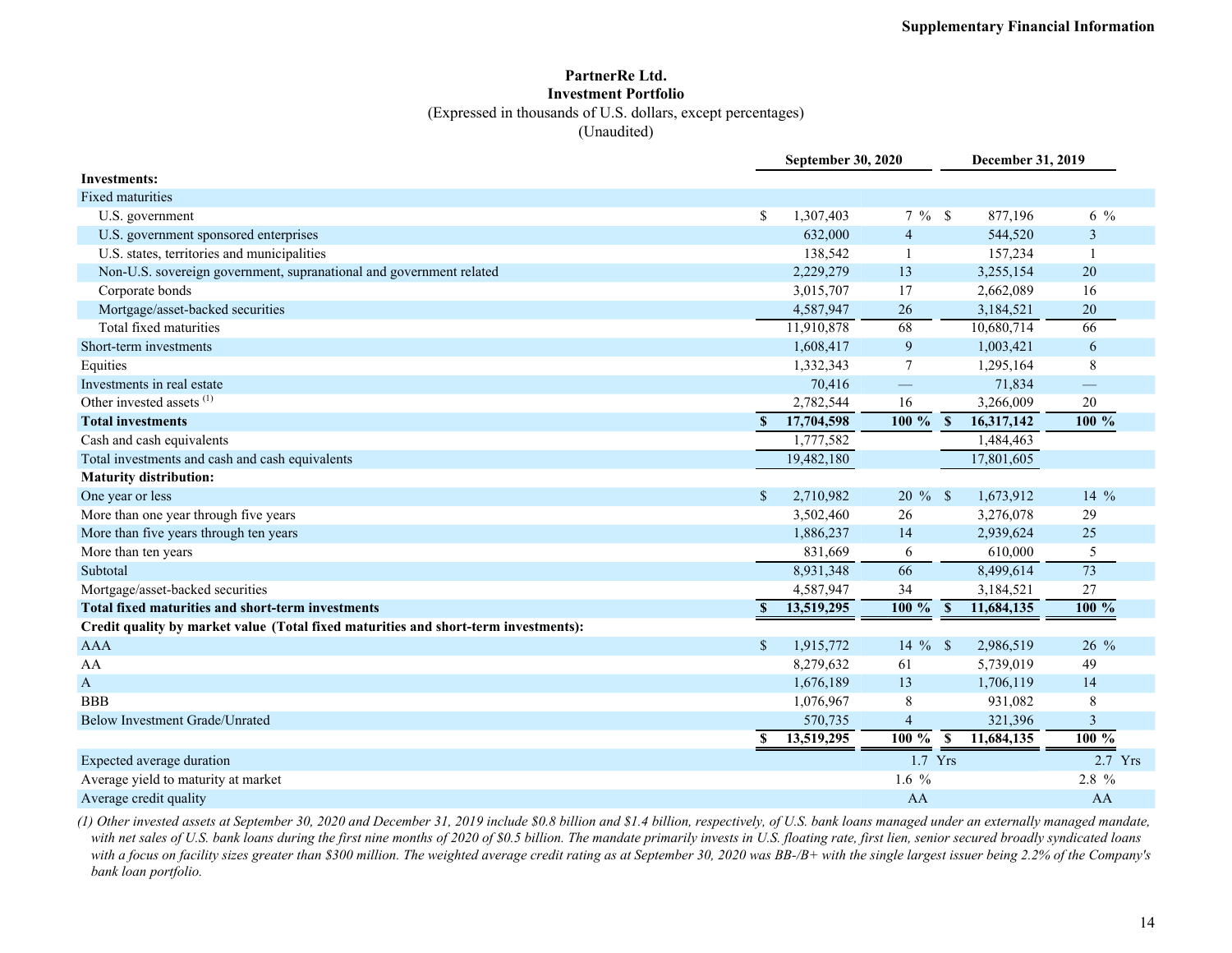### **PartnerRe Ltd. Distribution of Corporate Bonds**

(Expressed in thousands of U.S. dollars, except percentages)

(Unaudited)

#### **September 30, 2020**

|                                                    |              | <b>Fair Value</b> |              | Percentage of<br><b>Fair Value of</b><br><b>Corporate Bonds</b> |              | Percentage to<br><b>Invested Assets</b><br>and cash |              | Largest single issuer<br>as a percentage of<br><b>Invested Assets</b><br>and cash |              |                                               |              |              |
|----------------------------------------------------|--------------|-------------------|--------------|-----------------------------------------------------------------|--------------|-----------------------------------------------------|--------------|-----------------------------------------------------------------------------------|--------------|-----------------------------------------------|--------------|--------------|
| Distribution by sector - Corporate bonds           |              |                   |              |                                                                 |              |                                                     |              |                                                                                   |              |                                               |              |              |
| Financial                                          | \$           | 1,378,681         |              | 45.7 %                                                          |              | 7.1%                                                |              | $0.5\%$                                                                           |              |                                               |              |              |
| Consumer cyclical                                  |              | 283,660           |              | 9.4                                                             |              | 1.5                                                 |              | 0.4                                                                               |              |                                               |              |              |
| Energy                                             |              | 266,649           |              | 8.8                                                             |              | 1.4                                                 |              | 0.2                                                                               |              |                                               |              |              |
| Industrial                                         |              | 219,107           |              | 7.3                                                             |              | 1.1                                                 |              | 0.1                                                                               |              |                                               |              |              |
| Insurance                                          |              | 213,481           |              | 7.1                                                             |              | 1.1                                                 |              | 0.4                                                                               |              |                                               |              |              |
| <b>Utilities</b>                                   |              | 170,034           |              | 5.6                                                             |              | 0.9                                                 |              | 0.2                                                                               |              |                                               |              |              |
| Consumer non-cyclical                              |              | 161,524           |              | 5.4                                                             |              | 0.8                                                 |              | 0.1                                                                               |              |                                               |              |              |
| Real estate and real estate investment trusts      |              | 122,041           |              | 4.0                                                             |              | 0.6                                                 |              | 0.1                                                                               |              |                                               |              |              |
| Communications                                     |              | 96,641            |              | 3.2                                                             |              | 0.5                                                 |              | 0.1                                                                               |              |                                               |              |              |
| Basic materials                                    |              | 43,416            |              | 1.4                                                             |              | 0.2                                                 |              | 0.1                                                                               |              |                                               |              |              |
| Technology                                         |              | 37,715            |              | 1.3                                                             |              | 0.2                                                 |              | 0.1                                                                               |              |                                               |              |              |
| Longevity and mortality bonds                      |              | 16,433            |              | 0.5                                                             |              | 0.1                                                 |              | 0.1                                                                               |              |                                               |              |              |
| Other                                              |              | 6,325             |              | 0.3                                                             |              |                                                     |              |                                                                                   |              |                                               |              |              |
| <b>Total Corporate bonds</b>                       | <sup>S</sup> | 3,015,707         |              | $100.0 \%$                                                      |              | 15.5 %                                              |              |                                                                                   |              |                                               |              |              |
| <b>Finance sector - Corporate bonds</b>            |              |                   |              |                                                                 |              |                                                     |              |                                                                                   |              |                                               |              |              |
| <b>Banks</b>                                       | $\mathbb{S}$ | 791,750           |              | 26.2 %                                                          |              | 4.1 %                                               |              |                                                                                   |              |                                               |              |              |
| Investment banking and brokerage                   |              | 229,372           |              | 7.6                                                             |              | 1.2                                                 |              |                                                                                   |              |                                               |              |              |
| Other                                              |              | 357,559           |              | 11.9                                                            |              | 1.8                                                 |              |                                                                                   |              |                                               |              |              |
| <b>Total finance sector - Corporate bonds</b>      | <b>S</b>     | 1,378,681         |              | 45.7 %                                                          |              | 7.1%                                                |              |                                                                                   |              |                                               |              |              |
|                                                    |              | <b>AAA</b>        |              | AA                                                              |              | A                                                   |              | <b>BBB</b>                                                                        |              | <b>Non-Investment</b><br><b>Grade/Unrated</b> |              | <b>Total</b> |
| Credit quality of finance sector - Corporate bonds |              |                   |              |                                                                 |              |                                                     |              |                                                                                   |              |                                               |              |              |
| <b>Banks</b>                                       | $\sqrt{\ }$  |                   | $\mathbb{S}$ | 127,576                                                         | $\mathbb{S}$ | 356,475                                             | $\mathbb{S}$ | 271,957                                                                           | $\mathbb{S}$ | 35,742                                        | $\mathbb{S}$ | 791,750      |
| Investment banking and brokerage                   |              |                   |              | 2,892                                                           |              | 31,600                                              |              | 172,185                                                                           |              | 22,695                                        |              | 229,372      |
| Other                                              |              |                   |              | 71,078                                                          |              | 180,440                                             |              | 53,993                                                                            |              | 52,048                                        |              | 357,559      |
| <b>Total finance sector - Corporate bonds</b>      | <b>S</b>     |                   |              | 201,546                                                         | <b>S</b>     | 568,515                                             | $\mathbf S$  | 498,135                                                                           | \$.          | 110,485                                       |              | 1,378,681    |
| % of total                                         |              | $-$ %             |              | 14.6 %                                                          |              | 41.2 %                                              |              | 36.1%                                                                             |              | 8.1 %                                         |              | 100.0 %      |

*Concentration of investment risk - The top 10 Corporate bond issuers account for 25.2% of the Company's total corporate bonds. The single largest issuer accounts for 3.2% of the Company's total Corporate bonds and is included in the Financial sector above.*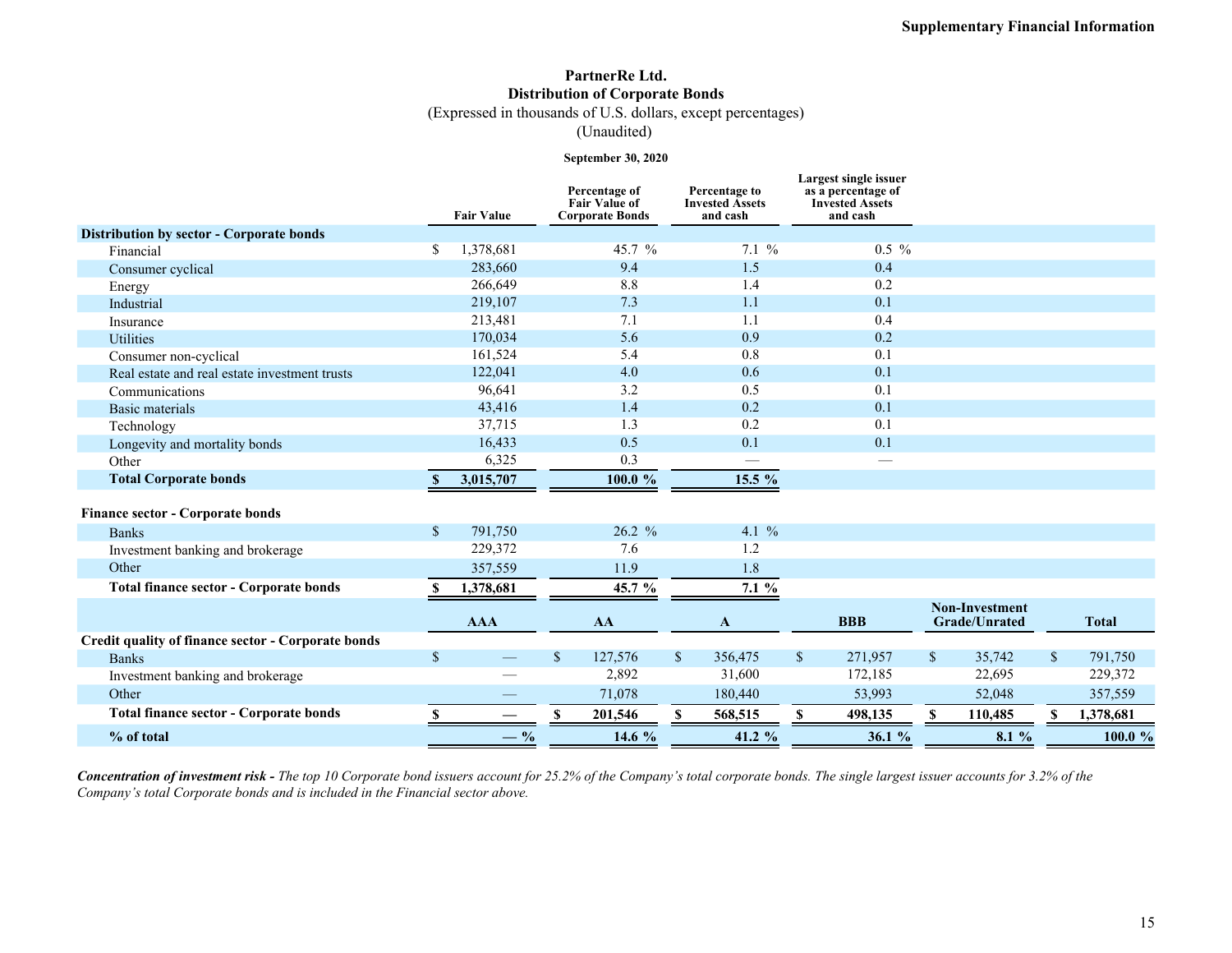### **PartnerRe Ltd. Composition of Net Investment Income and Net Realized and Unrealized Investment Gains**

(Expressed in thousands of U.S. dollars, except percentages)

(Unaudited)

|                                                                                                      |                           | For the three months ended |               |                    | For the nine months ended |  |                    |  |  |  |  |
|------------------------------------------------------------------------------------------------------|---------------------------|----------------------------|---------------|--------------------|---------------------------|--|--------------------|--|--|--|--|
|                                                                                                      | <b>September 30, 2020</b> |                            |               | September 30, 2019 | <b>September 30, 2020</b> |  | September 30, 2019 |  |  |  |  |
| Fixed maturities                                                                                     |                           | 73,615                     | <sup>\$</sup> | 89,552             | 220,242<br>-S             |  | 298,059<br>-S      |  |  |  |  |
| Short-term investments and cash and cash equivalents                                                 |                           | 2,512                      |               | 5,364              | 10,515                    |  | 20,037             |  |  |  |  |
| Equities, investments in real estate, funds held and other                                           |                           | 30,359                     |               | 25,670             | 84,296                    |  | 49,832             |  |  |  |  |
| Investment expenses                                                                                  |                           | (6,277)                    |               | (11, 163)          | (39, 431)                 |  | (27,610)           |  |  |  |  |
| Net investment income                                                                                |                           | 100,209                    | - 5           | 109,423            | 275,622<br>-S             |  | 340,318<br>- \$    |  |  |  |  |
| Net realized investment gains on fixed maturities and short-term investments                         |                           | 5,156                      | \$            | 70,165             | 11,300<br>-S              |  | 221,659<br>-S      |  |  |  |  |
| Net realized investment gains (losses) on equities                                                   |                           | 15,475                     |               | (174)              | 11,773                    |  | 6,241              |  |  |  |  |
| Net realized investment (losses) gains on other invested assets                                      |                           | (194)                      |               | 9,385              | (34,099)                  |  | 9,472              |  |  |  |  |
| Net realized investment gains (losses)                                                               |                           | 20,437                     | -8            | 79,376 \$          | $(11,026)$ \$             |  | 237,372            |  |  |  |  |
| Change in net unrealized investment gains (losses) on fixed maturities and short-term investments \$ |                           | 8,591                      | \$            | $(29,346)$ \$      | 213,517                   |  | 262,620<br>-S      |  |  |  |  |
| Change in net unrealized investment gains on equities                                                |                           | 152,343                    |               | 67,836             | 18,870                    |  | 244,103            |  |  |  |  |
| Change in net unrealized investment gains (losses) on other invested assets                          |                           | 58,897                     |               | (4,272)            | (32, 548)                 |  | 20,192             |  |  |  |  |
| Net other realized and unrealized investment (losses) gains                                          |                           | (1,626)                    |               |                    | (3,501)                   |  | 235                |  |  |  |  |
| Change in net unrealized investment gains                                                            |                           | 218,205                    | S             | 34,218             | 196,338<br>-S             |  | 527,150<br>-S      |  |  |  |  |
| Net realized and unrealized investment gains                                                         |                           | 238,642                    |               | 113,594            | 185,312<br>-S             |  | 764,522            |  |  |  |  |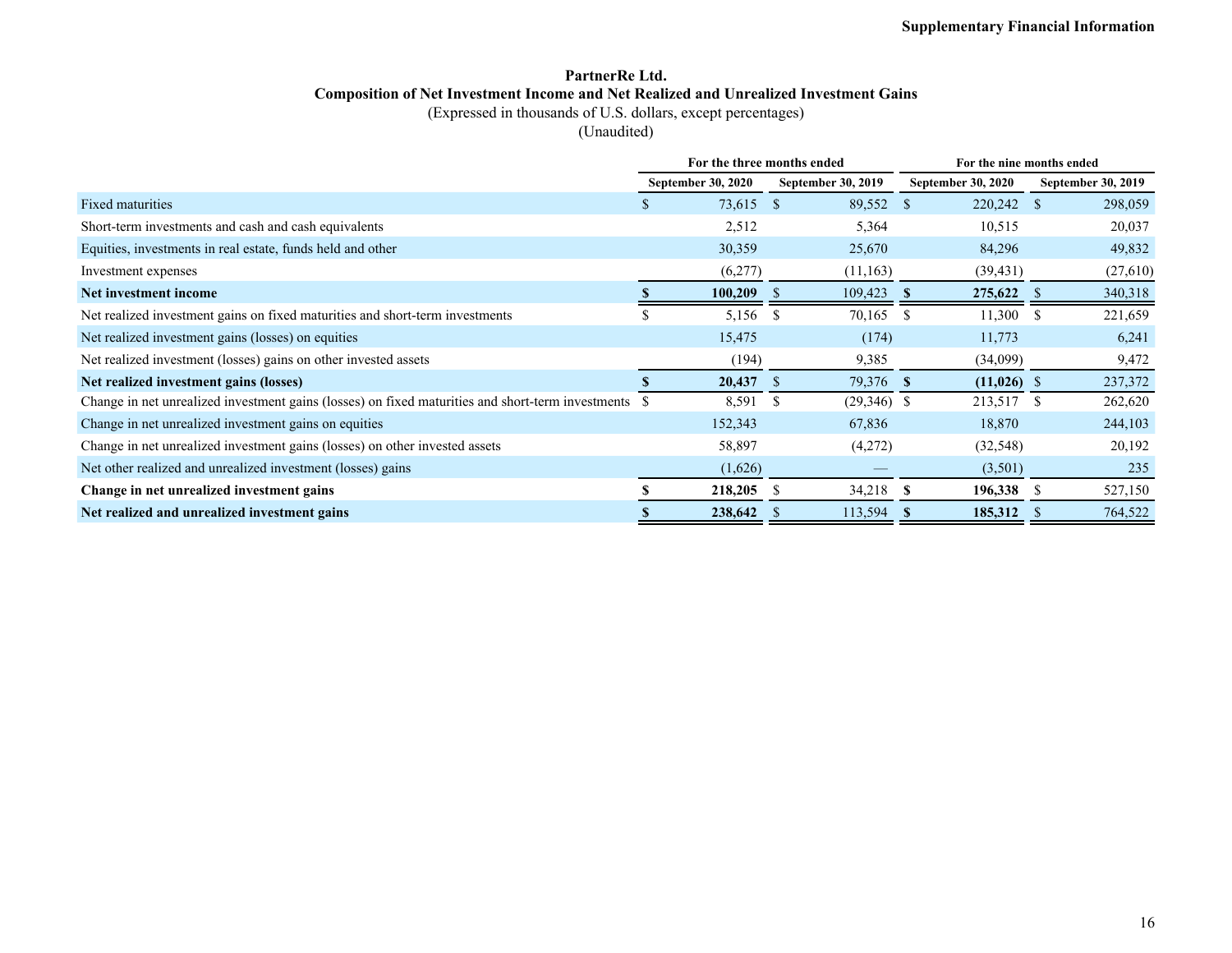#### **PartnerRe Ltd. Analysis of Non-Life Reserves** (Expressed in thousands of U.S. dollars) (Unaudited)

|                                                             |              | As at and for the three months ended |                           |                    |                           | As at and for the nine months ended |               |                           |  |  |
|-------------------------------------------------------------|--------------|--------------------------------------|---------------------------|--------------------|---------------------------|-------------------------------------|---------------|---------------------------|--|--|
|                                                             |              | September 30, 2020                   |                           | September 30, 2019 | <b>September 30, 2020</b> |                                     |               | <b>September 30, 2019</b> |  |  |
| Reconciliation of beginning and ending non-life reserves:   |              |                                      |                           |                    |                           |                                     |               |                           |  |  |
| Gross liability at beginning of period                      | \$           | 10,758,847                           | <sup>\$</sup>             | 9,867,699          | <sup>\$</sup>             | 10,363,383                          | <sup>\$</sup> | 9,895,376                 |  |  |
| Reinsurance recoverable at beginning of period              |              | (754, 698)                           |                           | (749, 325)         |                           | (754, 795)                          |               | (850, 946)                |  |  |
| Net liability at beginning of period                        |              | 10,004,149                           |                           | 9,118,374          |                           | 9,608,588                           |               | 9,044,430                 |  |  |
| Net incurred losses related to:                             |              |                                      |                           |                    |                           |                                     |               |                           |  |  |
| Current year                                                |              | 1,003,059                            |                           | 921,134            |                           | 2,931,429                           |               | 2,497,018                 |  |  |
| Prior years                                                 |              | (44, 189)                            |                           | 3,240              |                           | 74,557                              |               | 17,757                    |  |  |
|                                                             |              | 958,870                              |                           | 924,374            |                           | 3,005,986                           |               | 2,514,775                 |  |  |
| Net losses paid                                             |              | (719, 813)                           |                           | (698, 105)         |                           | (2,281,347)                         |               | (2,213,327)               |  |  |
| Effects of foreign exchange rate changes and other          |              | 118,375                              |                           | (115,741)          |                           | 28,354                              |               | (116,976)                 |  |  |
| Net liability at end of period                              |              | 10,361,581                           |                           | 9,228,902          |                           | 10,361,581                          |               | 9,228,902                 |  |  |
| Reinsurance recoverable at end of period                    |              | 771,787                              |                           | 681,458            |                           | 771,787                             |               | 681,458                   |  |  |
| Gross liability at end of period                            |              | 11,133,368                           | $\boldsymbol{\mathsf{s}}$ | 9,910,360          | $\mathbf{s}$              | 11,133,368                          | $\mathbf{s}$  | 9,910,360                 |  |  |
| Breakdown of gross liability at end of period:              |              |                                      |                           |                    |                           |                                     |               |                           |  |  |
| Case reserves                                               | $\mathbb{S}$ | 4,451,173                            | $\mathbb{S}$              | 4,093,384          | <sup>S</sup>              | 4,451,173                           | $\mathbf{\$}$ | 4,093,384                 |  |  |
| Additional case reserves                                    |              | 134,697                              |                           | 153,432            |                           | 134,697                             |               | 153,432                   |  |  |
| Incurred but not reported reserves                          |              | 6,547,498                            |                           | 5,663,544          |                           | 6,547,498                           |               | 5,663,544                 |  |  |
| Gross liability at end of period                            |              | 11,133,368                           | S                         | 9,910,360 \$       |                           | 11,133,368                          | -S            | 9,910,360                 |  |  |
| Gross liability at end of period by Non-life segment:       |              |                                      |                           |                    |                           |                                     |               |                           |  |  |
| P&C                                                         |              | 7,646,343                            |                           | 6,871,475          |                           | 7,646,343                           |               | 6,871,475                 |  |  |
| Specialty                                                   |              | 3,487,025                            |                           | 3,038,885          |                           | 3,487,025                           |               | 3,038,885                 |  |  |
| Gross liability at end of period                            |              | 11,133,368                           | S                         | 9,910,360          | -S                        | 11,133,368                          | S             | 9,910,360                 |  |  |
| Unrecognized time value of non-life reserves <sup>(1)</sup> | $\mathbf{s}$ | 115,372                              | S                         | 361,061            | <sup>S</sup>              | 115,372                             | S             | 361,061                   |  |  |

*(1) The unrecognized time value, or discount, is the difference between the undiscounted liability for non-life reserves recorded and the discounted amount of these reserves. This discount is calculated by applying appropriate risk-free rates by currency and duration to the underlying non-life reserves.*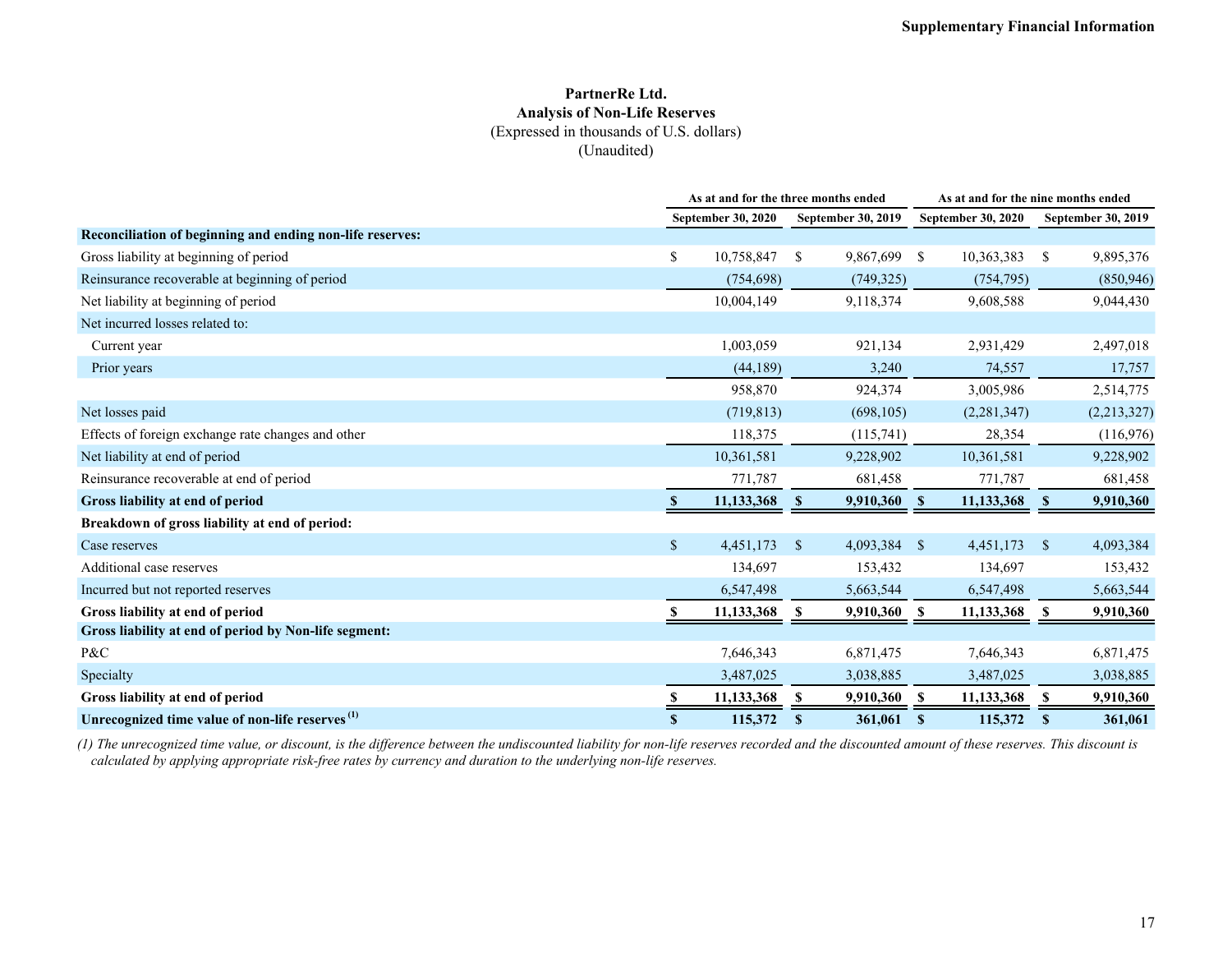#### **PartnerRe Ltd. Analysis of Life and Health Reserves** (Expressed in thousands of U.S. dollars) (Unaudited)

|                                                                  | As at and for the three months ended |           |    |                    |    | As at and for the nine months ended |              |                    |  |  |
|------------------------------------------------------------------|--------------------------------------|-----------|----|--------------------|----|-------------------------------------|--------------|--------------------|--|--|
|                                                                  | <b>September 30, 2020</b>            |           |    | September 30, 2019 |    | <b>September 30, 2020</b>           |              | September 30, 2019 |  |  |
| Reconciliation of beginning and ending life and health reserves: |                                      |           |    |                    |    |                                     |              |                    |  |  |
| Gross liability at beginning of period                           | \$                                   | 2,406,160 | S. | 2,312,182          | -S | 2,417,044                           | <sup>S</sup> | 2,198,080          |  |  |
| Reinsurance recoverable at beginning of period                   |                                      | (18, 556) |    | (11,705)           |    | (16, 183)                           |              | (11,829)           |  |  |
| Net liability at beginning of period                             |                                      | 2,387,604 |    | 2,300,477          |    | 2,400,861                           |              | 2,186,251          |  |  |
| Net incurred losses                                              |                                      | 293,057   |    | 300,488            |    | 978,548                             |              | 914,574            |  |  |
| Net losses paid                                                  |                                      | (319,751) |    | (370, 354)         |    | (940, 722)                          |              | (878, 571)         |  |  |
| Effects of foreign exchange rate changes and other               |                                      | 78,045    |    | (57,920)           |    | 268                                 |              | (49, 563)          |  |  |
| Net liability at end of period                                   |                                      | 2,438,955 |    | 2,172,691          |    | 2,438,955                           |              | 2,172,691          |  |  |
| Reinsurance recoverable at end of period                         |                                      | 14,483    |    | 9,943              |    | 14,483                              |              | 9,943              |  |  |
| Gross liability at end of period                                 |                                      | 2,453,438 |    | 2,182,634          |    | 2,453,438                           |              | 2,182,634          |  |  |
| Life value in force $(1)$                                        | \$                                   | 194,700   |    | 287,700 \$         |    | 194,700                             |              | 287,700            |  |  |

*(1) The life value in force (Life VIF) is the present value of the profits that will emerge from life policies over time and is comprised of the present value of future after-tax profits, and takes into consideration the cost of capital. The Company's Life VIF is calculated on a going concern basis and is the sum of (i) present value of future profits on a U.S. GAAP basis which represents the net present value of projected after-tax cash flows based on Life reserves, net of deferred acquisition costs and gross of value of business acquired; (ii) cost of non-hedgeable risks; (iii) frictional costs; (iv) time value of options and guarantees; and (v) cost of non-economic excess encumbered capital.*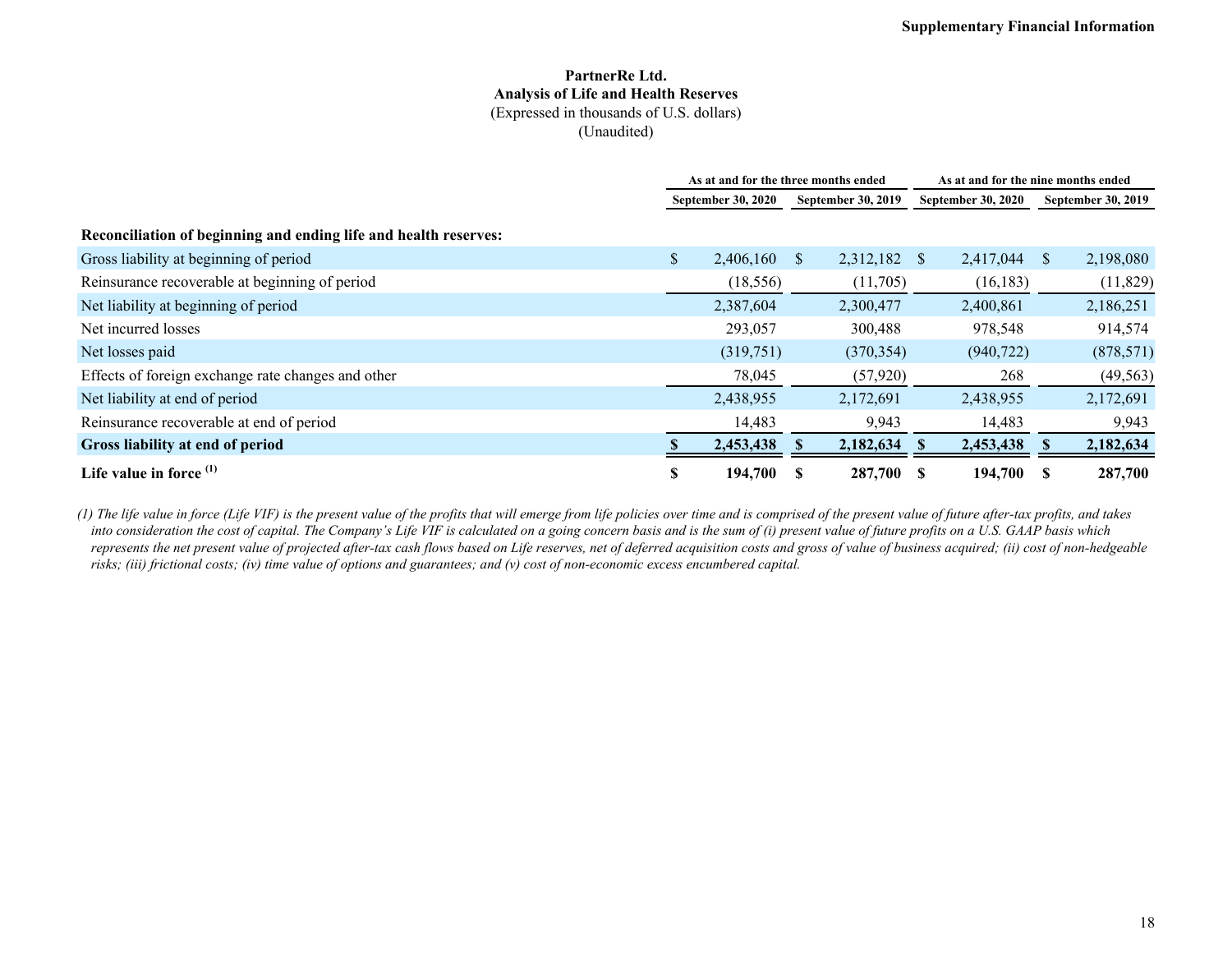#### **PartnerRe Ltd. Natural Catastrophe Probable Maximum Losses (PMLs)** (Expressed in millions of U.S. dollars) (Unaudited)

#### **Single occurrence estimated net PML exposure**

|                         |            | <b>September 30, 2020</b> |                                                       |  |  |  |  |  |  |
|-------------------------|------------|---------------------------|-------------------------------------------------------|--|--|--|--|--|--|
| Zone                    | Peril      | $1-in-250$<br>year PML    | $1-in-500$<br>year PML<br>(Earthquake<br>perils only) |  |  |  |  |  |  |
| U.S. Southeast          | Hurricane  | 828<br>\$                 |                                                       |  |  |  |  |  |  |
| U.S. Northeast          | Hurricane  | 811                       |                                                       |  |  |  |  |  |  |
| U.S. Gulf Coast         | Hurricane  | 744                       |                                                       |  |  |  |  |  |  |
| Caribbean               | Hurricane  | 245                       |                                                       |  |  |  |  |  |  |
| Europe                  | Windstorm  | 469                       |                                                       |  |  |  |  |  |  |
| Japan                   | Typhoon    | 394                       |                                                       |  |  |  |  |  |  |
| California              | Earthquake |                           | 1,105<br>756 \$                                       |  |  |  |  |  |  |
| Japan                   | Earthquake | 499                       | 566                                                   |  |  |  |  |  |  |
| Australia               | Earthquake | 298                       | 413                                                   |  |  |  |  |  |  |
| New Zealand             | Earthquake | 287                       | 427                                                   |  |  |  |  |  |  |
| <b>British Columbia</b> | Earthquake | 170                       | 344                                                   |  |  |  |  |  |  |

*The PML estimates are pre-tax and net of retrocession and reinstatement premiums. The peril zones in this disclosure are major peril zones for the industry. The Company has exposures in other peril zones that can potentially generate losses greater than the PML estimates in this disclosure.*

*For more information regarding cautionary language related to the Natural Catastrophe PML disclosure and the forward-looking statements, as well as uncertainties and limitations associated with certain assumptions and the methodology used, refer to the Company's natural catastrophe PML information and definitions in the Company's Annual Report on Form 20-F for the year ended December 31, 2019 (see Risk Management—Natural Catastrophe PML in Item 4 of the 20-F).*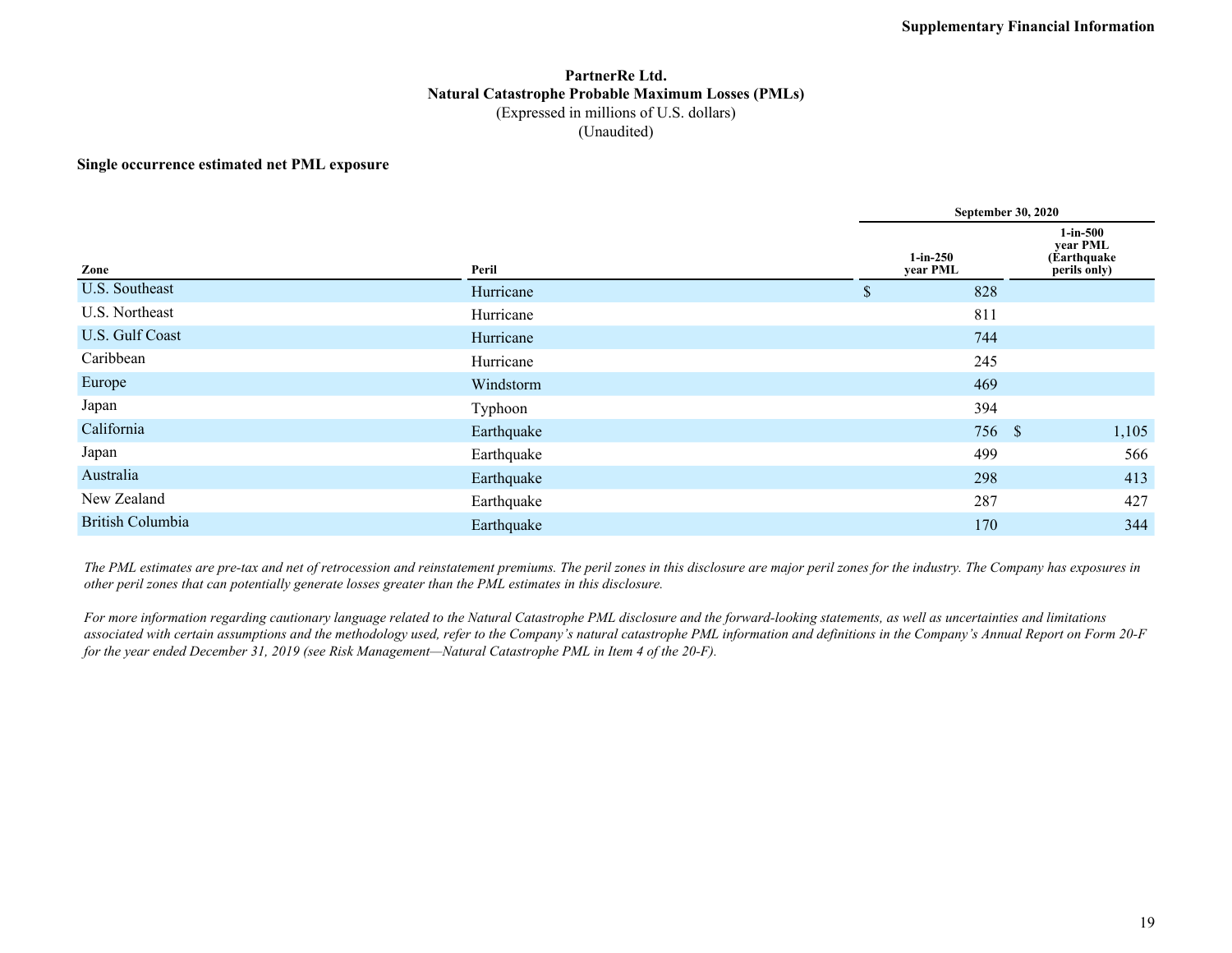### **PartnerRe Ltd. Return on Common Shareholder's Equity (ROE)**

(Expressed in thousands of U.S. dollars, except percentages)

(Unaudited)

|                                            | For the three months ended |                    |                           |                      |                           |                      | For the nine months ended |                      |  |  |  |
|--------------------------------------------|----------------------------|--------------------|---------------------------|----------------------|---------------------------|----------------------|---------------------------|----------------------|--|--|--|
|                                            | <b>September 30, 2020</b>  |                    | <b>September 30, 2019</b> |                      | <b>September 30, 2020</b> |                      | September 30, 2019        |                      |  |  |  |
|                                            |                            | ROE <sup>(1)</sup> |                           | $ROE$ <sup>(1)</sup> |                           | $ROE$ <sup>(1)</sup> |                           | $ROE$ <sup>(1)</sup> |  |  |  |
| Net income available to common shareholder | 206,395                    | $13.1 \%$          | 216.144                   | $13.1\%$             | .952                      |                      | 998,117                   | 21.4 %               |  |  |  |

*(1) ROE is calculated as net income or loss attributable to common shareholder divided by average common shareholder's equity, annualized for the period. The following is the average common shareholder's equity calculated using the sum of the beginning of period and end of period common shareholder's equity divided by two.*

|                                                    | For the three months ended |                           |  |                           | For the nine months ended |                           |  |                           |  |
|----------------------------------------------------|----------------------------|---------------------------|--|---------------------------|---------------------------|---------------------------|--|---------------------------|--|
| Calculation of average common shareholder's equity |                            | <b>September 30, 2020</b> |  | <b>September 30, 2019</b> |                           | <b>September 30, 2020</b> |  | <b>September 30, 2019</b> |  |
| Beginning of period common shareholder's equity    |                            | 6,199,228                 |  | 6.550.204                 |                           | 6,565,942                 |  | 5,812,287                 |  |
| End of period common shareholder's equity          |                            | 6,431,684                 |  | 6.638.780                 |                           | 6,431,684                 |  | 6,638,780                 |  |
| Average common shareholder's equity                |                            | 6,315,456                 |  | 6,594,492                 |                           | 6,498,813                 |  | 6,225,534                 |  |